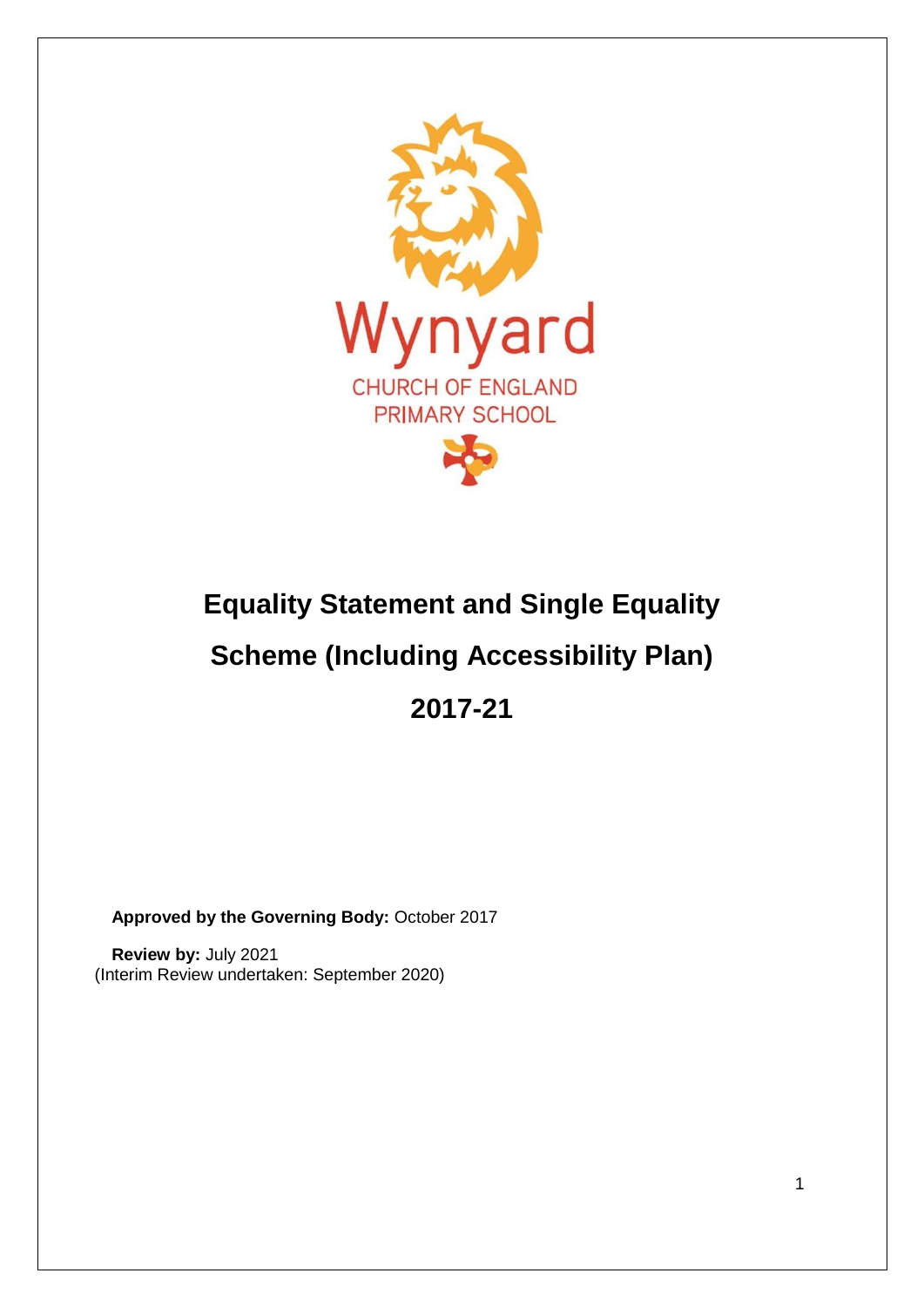We are a Rights Respecting School and our policies reflect this in line with our belief that children have rights but also responsibilities as part of our school community. Articles particularly relevant to this policy are:

- Article 2 Non-discrimination
- Article 3 Best interests of the child
- Article 5 Parental guidance and a child's evolving capabilities
- Article 12 Respect for the views of the child
- Article 14 Freedom of thought, religion and belief
- Article  $23 -$ Children with a disability
- Article  $28 -$  Right to education
- Article 29 Goals of education
- Article 30 Children from minority or indigenous groups

# **Equality Statement**

Wynyard Church of England Primary School is an inclusive school where we focus on the well-being and progress of every child and where all members of our community are of equal worth - we are fully committed to equality.

We believe that the Equality Act 2010 provides a framework to support our commitment to valuing diversity, tackling discrimination, promoting equality and fostering good relationships between people who share a protected characteristic and those who do not. It also ensures that we continue to tackle issues of disadvantage and underachievement of different groups.

In this respect:

- We ensure that everyone in school is treated fairly and with respect.
- We recognise that people have different needs and that treating people equally does not involve treating everyone in exactly the same way.
- We ensure that school is a safe place for everyone.
- We consult with people from different groups and involve them in our decision making.
- We recognise that extra support is needed for some pupils to help them achieve their full potential and be successful.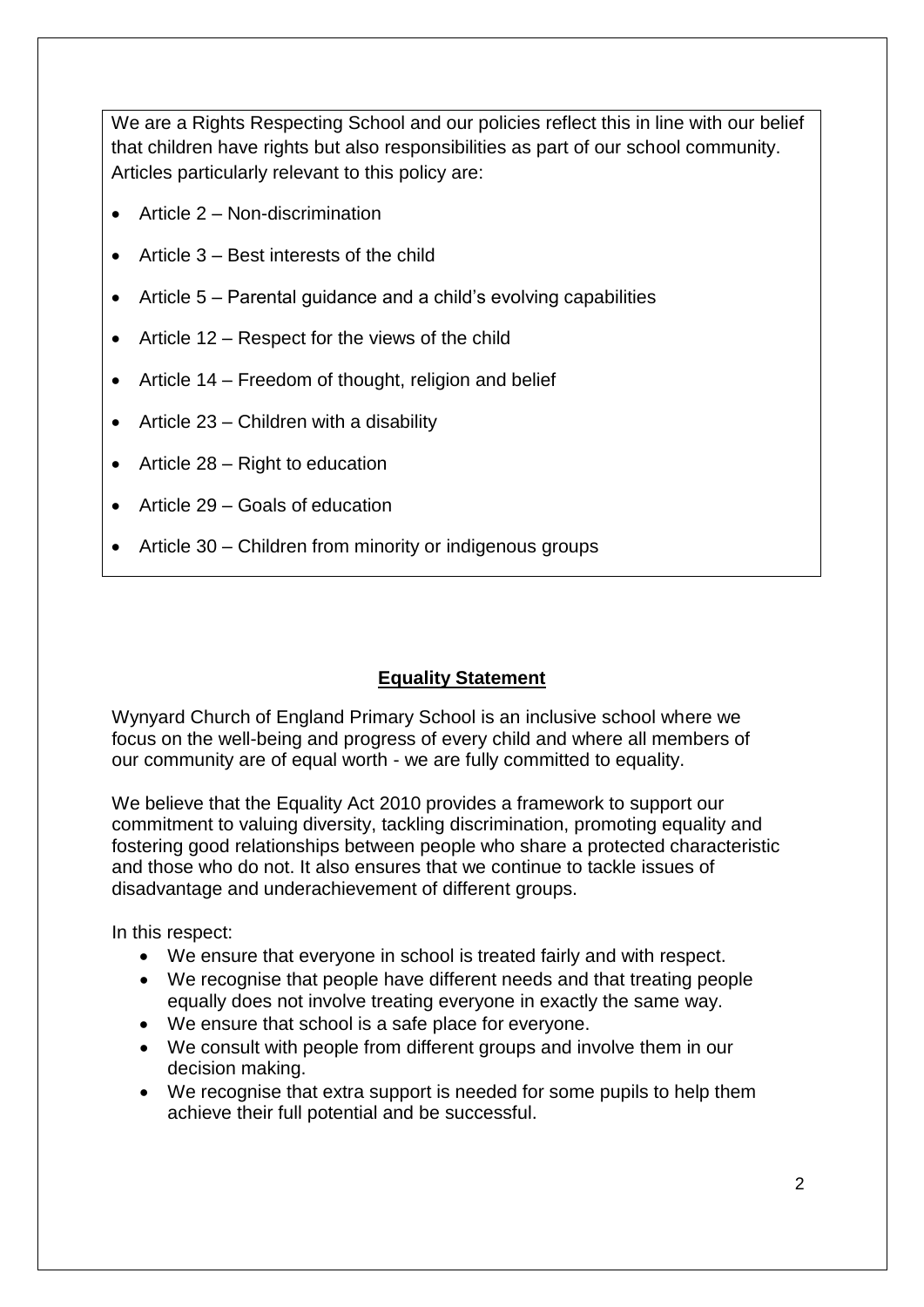School also has a firm commitment to staff equality. The Headteacher ensures that all appointment panels and employment practices give due regard to equality, so that no one is discriminated against when it comes to employment, promotion or training opportunities.

Please refer to school's relevant employment policies for information in addition to this document.

# **School Values**

## **Our Vision at Wynyard Church of England Primary School is:**

Providing children with high achievement, confidence and strong moral values, developed through excellent teaching, a stimulating curriculum, and a robust Christian ethos. This is a school which lies at the heart of its community where wellbeing is paramount and every child valued. Delivering outstanding education, with excellent teaching and purposeful learning, and underpinned by Christian values and principles, we are an aspirational and caring school, devoted to ensuring local children realise their full potential. The school welcomes children of all faiths and none.

Wynyard Church of England Primary provides outstanding education that stretches the mind, strengthens the body, enriches the imagination, nourishes the spirit, encourages the will to do good and opens the heart to others.

At Wynyard Church of England Primary School, we value the diversity of the backgrounds of all pupils, families and the wider school community, including our staff, and strongly believe in upholding British values through all aspects of our school provision. Our school reflects British values in all that we do. We aim to nurture our children on their journey through life so they can grow into safe, caring, democratic, responsible and tolerant adults who make a positive difference to British society and to the wider world.

Our aspirations as a school are:

- $\triangleright$  to ensure the physical and spiritual well-being of every child is maintained and enhanced
- $\triangleright$  to create an environment where children develop a love for learning and learn how to use knowledge wisely
- $\triangleright$  to be central to the life of the Wynyard community

#### **Principles**

Our approach to equality is based on the following principles:

**1. All children are of equal value**. The school values and promotes the development of every child: whether or not they are disabled, whatever their ethnicity, culture, national origin or national status, whatever their gender and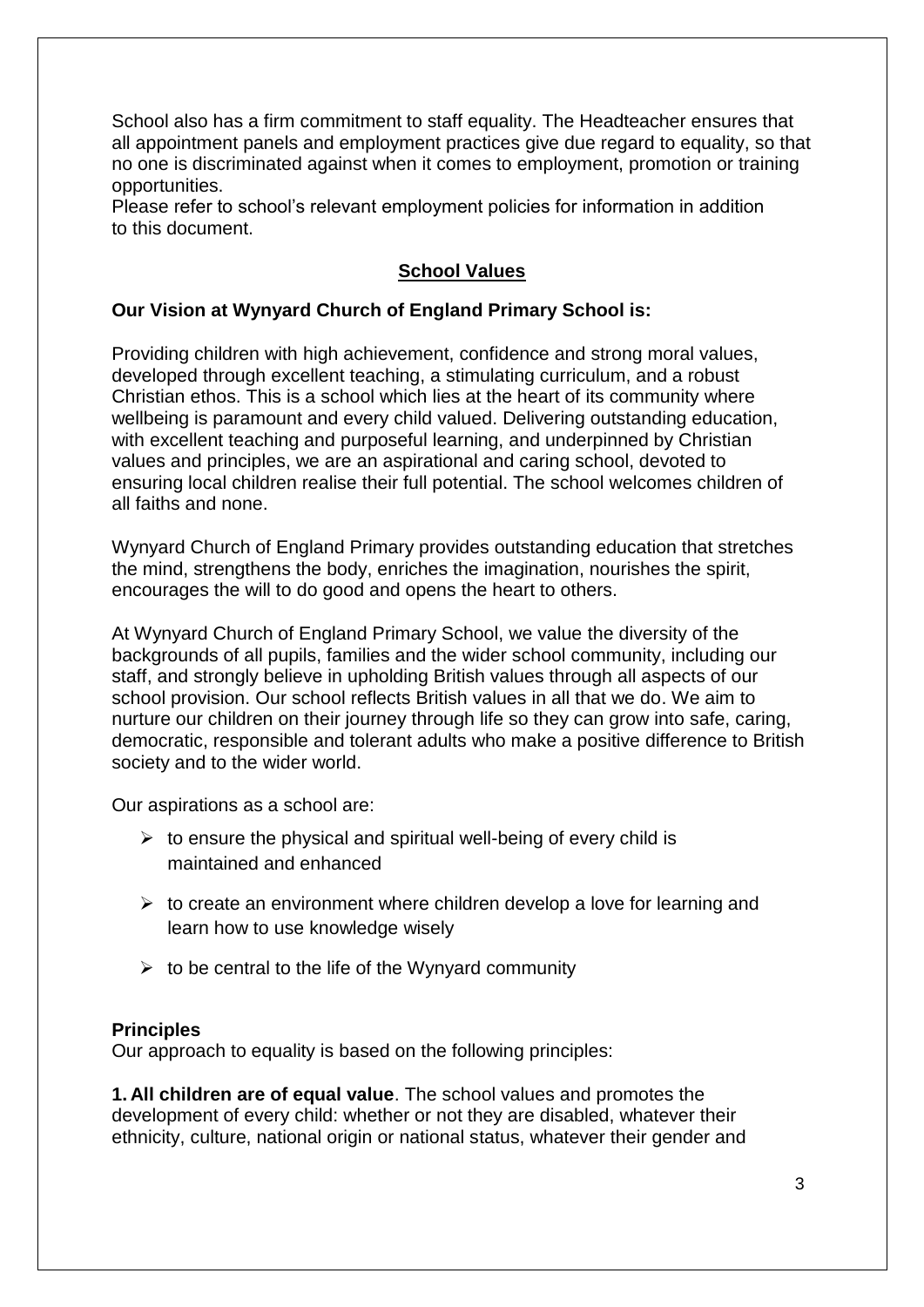gender identity, whatever their religious or non-religious affiliation or faith background and whatever their sexual orientation.

**2. We recognise, respect and value difference and understand that diversity is a strength.** Our school respects and values differences and strives to remove barriers and disadvantages which people may face in relation to age, disability, ethnicity, gender, religion, belief or faith, pregnancy and maternity and sexual orientation (staff and pupils). We believe that diversity is a strength, which should be respected and celebrated by all those who learn, teach and visit our school.

**3. We foster positive attitudes and relationships.** Our school will actively promote positive attitudes and mutual respect between groups and communities different from eachother.

**4. We foster a shared sense of cohesion and belonging.** We actively encourage all members of the school community to feel a sense of belonging within the school and wider community and to feel that they are respected and able to participate fully in school life.

**5. We observe good equalities practice for our staff**. We are committed to ensuring that policies and procedures benefit all employees and potential employees in all aspects of their work, including in recruitment, promotion and in continuing professional development.

**6. We have the highest expectations of all our children.** We expect that all children can make good progress and achieve to their highest potential.

**7. We work to raise standards for all children, but especially for the most vulnerable**. We believe that improving the quality of education for the most vulnerable groups of children raises standards across the whole school.

# **Legislative Framework**

We are aware of the current legislative framework.

We welcome our duty under the **Education and Inspection Act 2006** to promote Community Cohesion and **Equality Act 2010**.

The Equality Act 2010 was introduced to ensure protection from discrimination, harassment and victimisation on the grounds of specific characteristics (referred to as protected characteristics). This means that schools cannot discriminate against children or treat them less favourably because of their sex (gender), race, disability, religion or belief, gender reassignment, sexual orientation or pregnancy or maternity.

Age and marriage and civil partnership are also "protected characteristics" but are not part of the school's provision relating to children.

The Act requires all public organisations, including schools to comply with the Public Sector Equality Duty (PSED) and two specific duties.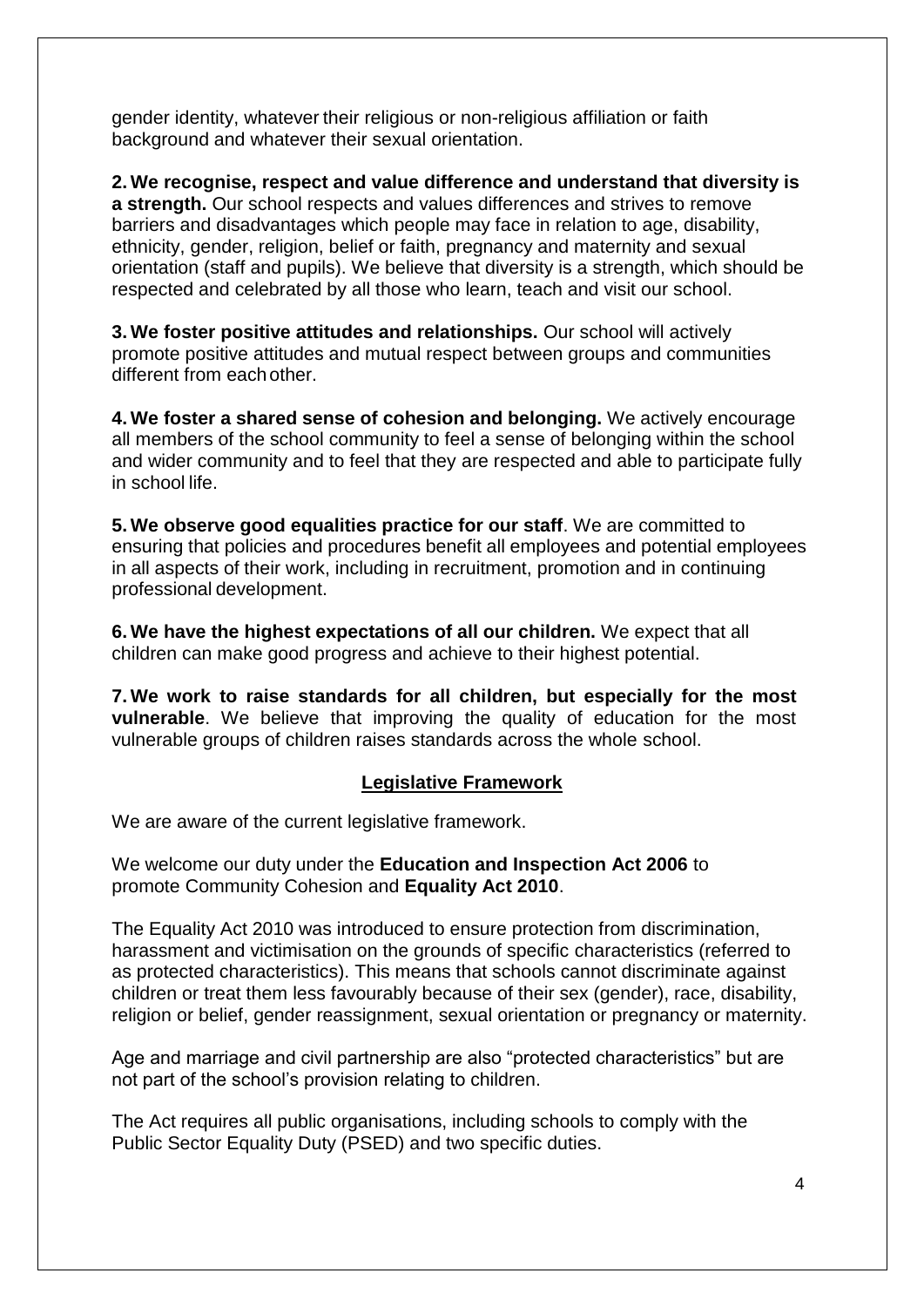The **Public Sector Equality Duty** (PSED) or 'general duty' requires all public organisations, including schools to:

- Eliminate unlawful discrimination, harassment and victimisation
- Advance equality of opportunity between different groups
- Foster good relations between different groups

**Two 'specific duties'** require all public organisations, including schools to: 1.Publish information to show compliance with the Equality Duty by a prescribed date 2.Publish Equality objectives at least every 4 years which are specific and measurable.

**Appendix A** is a checklist of key equality considerations for staff and governors.

To comply with this Duty:

- We maintain and publish quantitative and qualitative information showing our compliance with the PSED set out in Clause 149 of the Equality Act, to explain how we have demonstrate 'due regard' for equality.
- We publish information each year about our school population.
- We formulate and publish specific and measurable objectives, based on our collected and published evidence, which demonstrate how we plan to tackle inequalities and reduce or remove them.
- The objectives we identify, take into account national and local priorities and issues, as appropriate.
- We monitor our equality objectives regularly and publish an annual report on progress towards achieving them.

We aim to make sure that no-one experiences less favourable treatment or discrimination because of:

- $\bullet$  age
- disability
- race, colour or national origin
- sex (i.e. gender identity)
- gender reassignment
- marital or civil partnership status
- pregnancy or maternity
- religion and philosophical beliefs, or lack of belief
- sexual orientation.

(These are based on the nine protected characteristics of the Public Sector Equality Duty).

The Act does not cover socio-economic circumstances as a protected characteristic. However, in our school, socio-economic circumstances including seeking asylum are taken into consideration. We acknowledge that pupils may have a range of protected characteristics and personal circumstances (e.g. Looked After Children) which intersect and must be taken into account when addressing any discrimination or inequality, and when measuring the impact of any Pupil Premium Grant.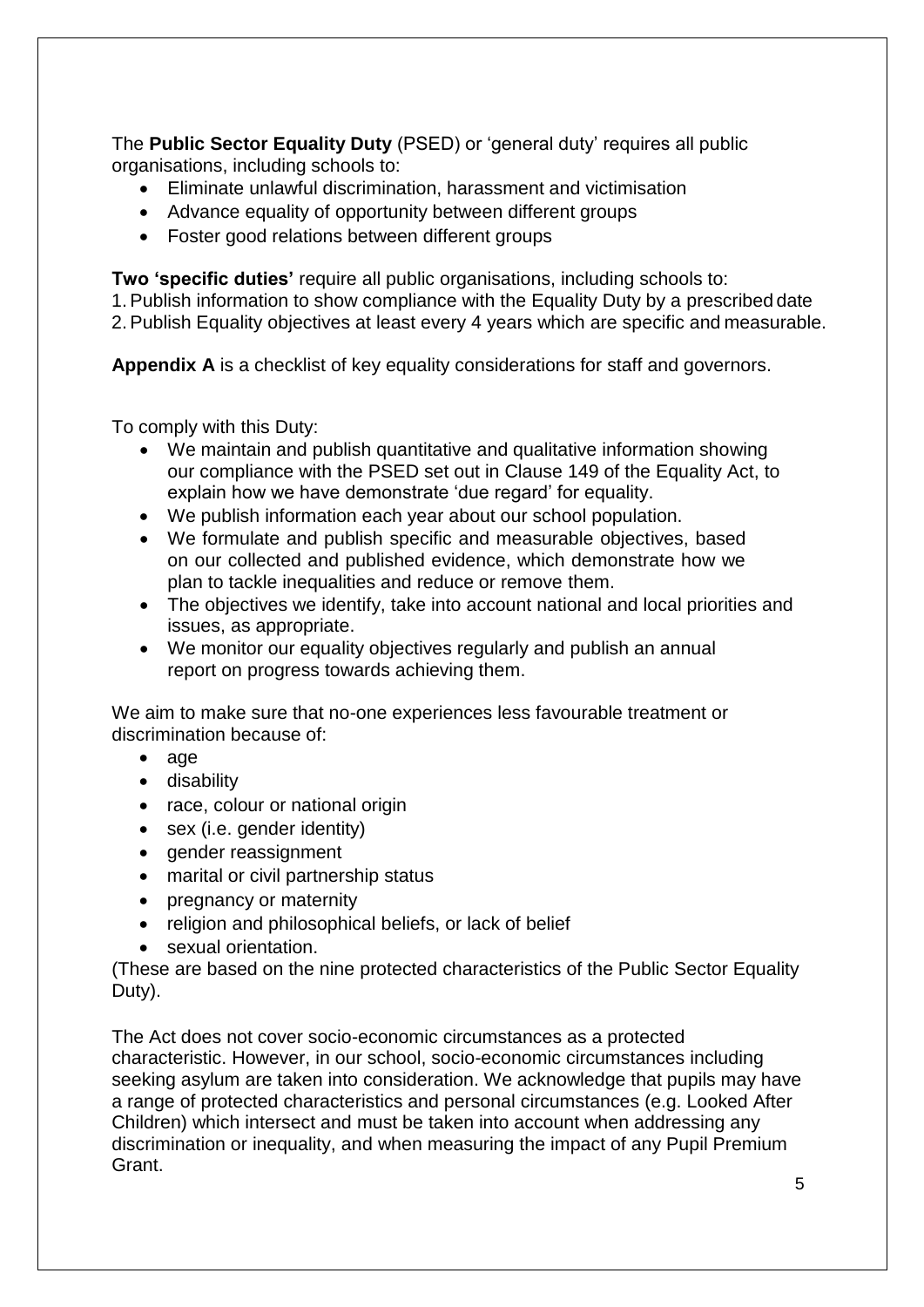Wynyard Church of England Primary recognises that these duties reflect international human rights standards as expressed in the UN Convention on the Rights of the Child (UNCRC), The UN Convention on the Rights of People with Disabilities and the Human Rights Act 1998.

As a UNICEF 'Rights Respecting School', we welcome the general principles of UNCRC and have regard, in particular, for the needs of children and young people who are disadvantaged and vulnerable and their parents and carers.

We welcome the emphasis in the OFSTED Framework (2016) on the importance of closing the gaps in achievement.

#### **The School Context**

Wynyard Church of England Primary School was opened in September 2015 as part of the 'Free Schools' programme. The school was created to serve a growing development with a growing population who have no local school. We moved to our permanent site in January 2019. The number of pupils in school has grown rapidly from 16 in September 2015 to over 430 pupils, including Nursery, in September 2020. Currently around 75% of children are from Wynyard, with the remainder from the surrounding areas (as of September 2020).

#### **Geographical Location**

The school is situated in the heart of Wynyard Village close to Stockton, Hartlepool and Sedgefield. Our address is Wynyard Church of England Primary School, Redwood Drive, Billingham, TS22 5UB.

#### **School Population (September 2020)**

Gender 52% boys / 48% girls

**Ethnicity** Wynyard Church of England Primary School is predominantly White British- 81%.

SEND 1% SEND Support Plans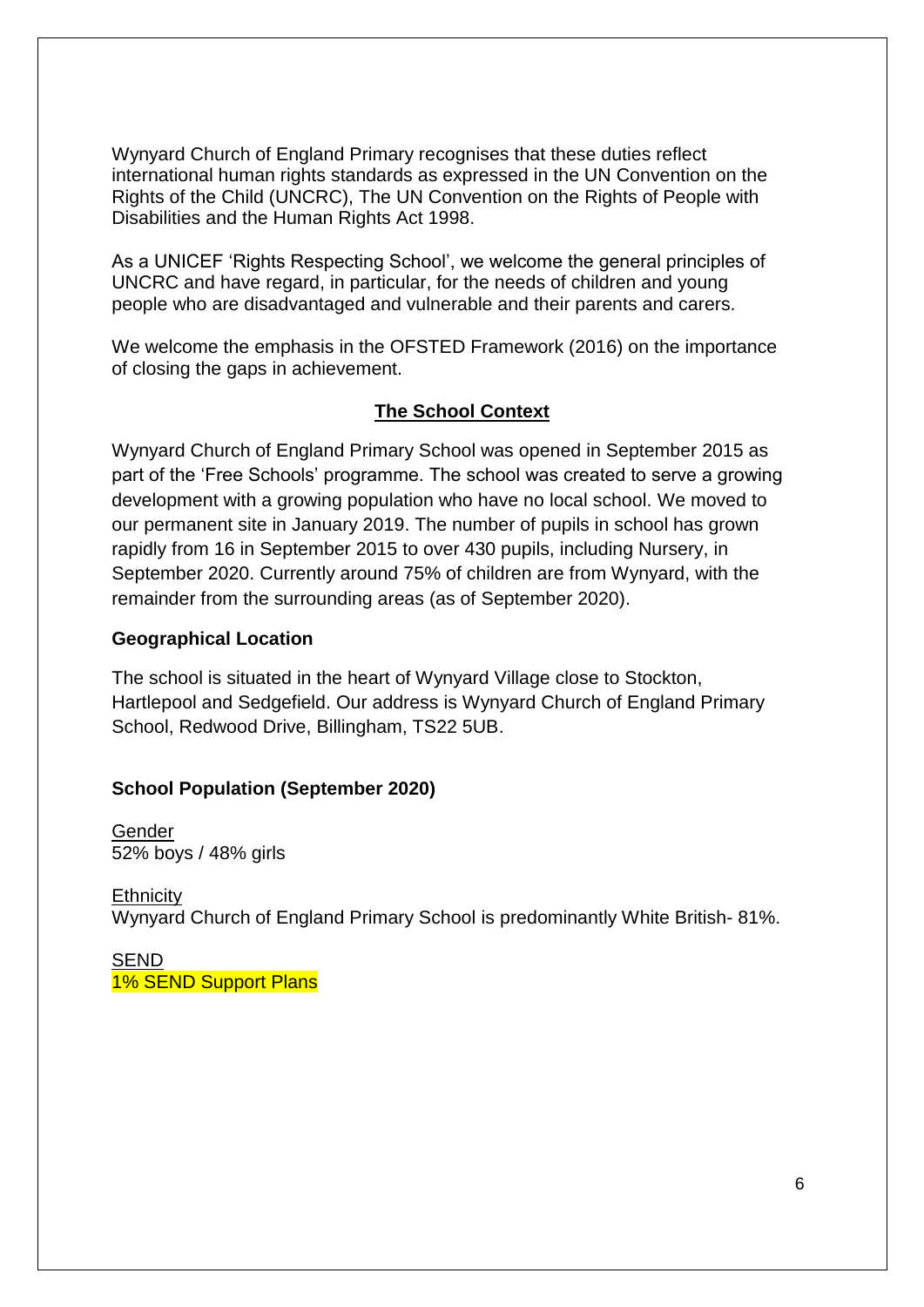## **School Outcomes 2018/19**

Reception GLD - 85%

Year 1 Phonics Test – 94%

Year 2 Reading TA:

- 85% 'Expected Standard'
- 28% 'At Greater Depth'

#### Year 2 Writing TA:

- 87% 'Expected Standard'
- 24% 'At Greater Depth'

Year 2 Maths TA:

- 85% 'Expected Standard'
- 28% 'At Greater Depth'

Attendance – 96.3% (September 2020)

School's report on school outcomes will analyse achievement by gender, ethnicity, specialised needs, EAL, Looked After Children and pupil premium.

#### **Incidents**

Prejudice Driven Behaviour - 0% (as of July 2020)

#### **Relevant Policies**

Policies pertinent to equality and diversity are regularly reviewed. For pupils they include the following:

| <b>Policy</b>                        | <b>Review Date</b> |
|--------------------------------------|--------------------|
| Curriculum                           | September 2020     |
| English as an Additional<br>Language | September 2021     |
| Anti-Bullying                        | September 2021     |
| <b>Behaviour and Disipline</b>       | <b>July 2021</b>   |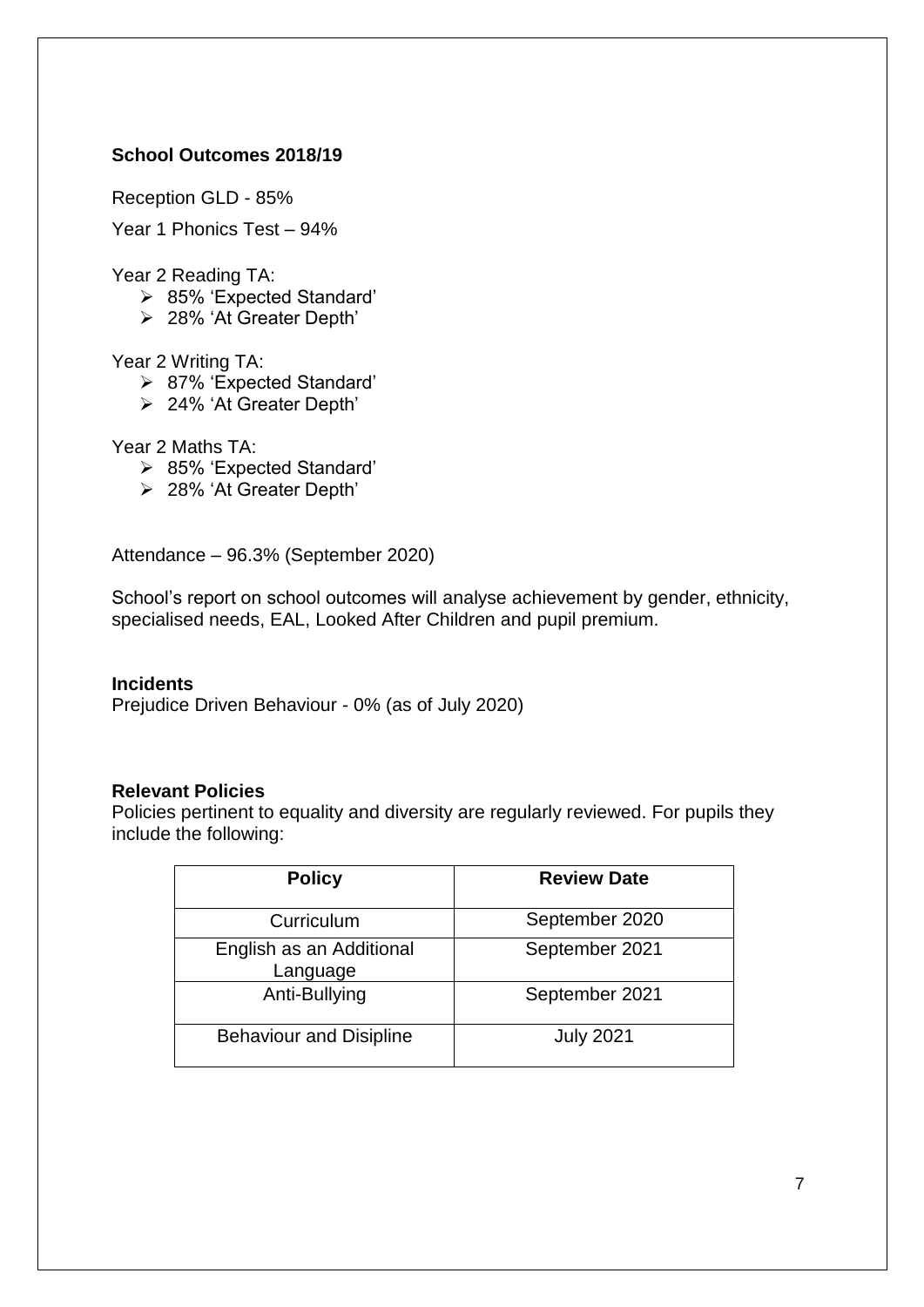| <b>Attendance and Punctuality</b> | <b>July 2022</b> |
|-----------------------------------|------------------|
| Safeguarding/Keeping              | September 2021   |
| Children Safe In                  |                  |
| Education/PREVENT                 |                  |
| <b>Special Educational Needs</b>  | September 2021   |
| and Disability                    |                  |
| (SEND)                            |                  |
| Appraisal                         | September 2020   |
| Admissions                        | Annually         |
| E-Safety                          | September 2020   |
| <b>Personal Social Health</b>     | September 2020   |
| <b>Education Policy</b>           |                  |
| <b>Safer Recruitment</b>          | September 2021   |

#### **What our school does to promote equality**

Our school promotes equality through:

- **1. Adjustments to meet individual pupil needs** There are a range of policies and duties that the school fully complies with, for example, Reasonable Adjustmentsfor Disabled Children.
- **2. Coverage of equality and diversity throughout the school**  We actively promote equality and diversity though the curriculum and by creating an environment which champions respect and advancing equality of opportunity for all. Coverage can be viewed in greater detail on our school's website.

Here are examples of how our school fully embraces the Public Sector Equality Duty with children:

**Admissions arrangements** - Our admissions arrangements are fair and transparent and we will not discriminate against children by treating them less favourably on the grounds of their sex, race, disability, religion or belief, sexual orientation, gender reassignment, pregnancy or maternity. We are a community school open to pupils of any faith or none where 'Looked After' children are first on our criteria list. The school takes account of equality issues in the way we provide education for our children and the way we provide access for children to facilities and services.

**Age** –The school is keen to support intergenerational activity between pupils and adults, including older people. Examples include our Mothers' and Fathers' Day meals; the Rights, Respecting School Steering Group including parents/carers and pupils; parents/carers invited into school to talk to pupils about their career, with a focus on Science, Technology, Engineering, Art and Maths (STEAM) and Friends of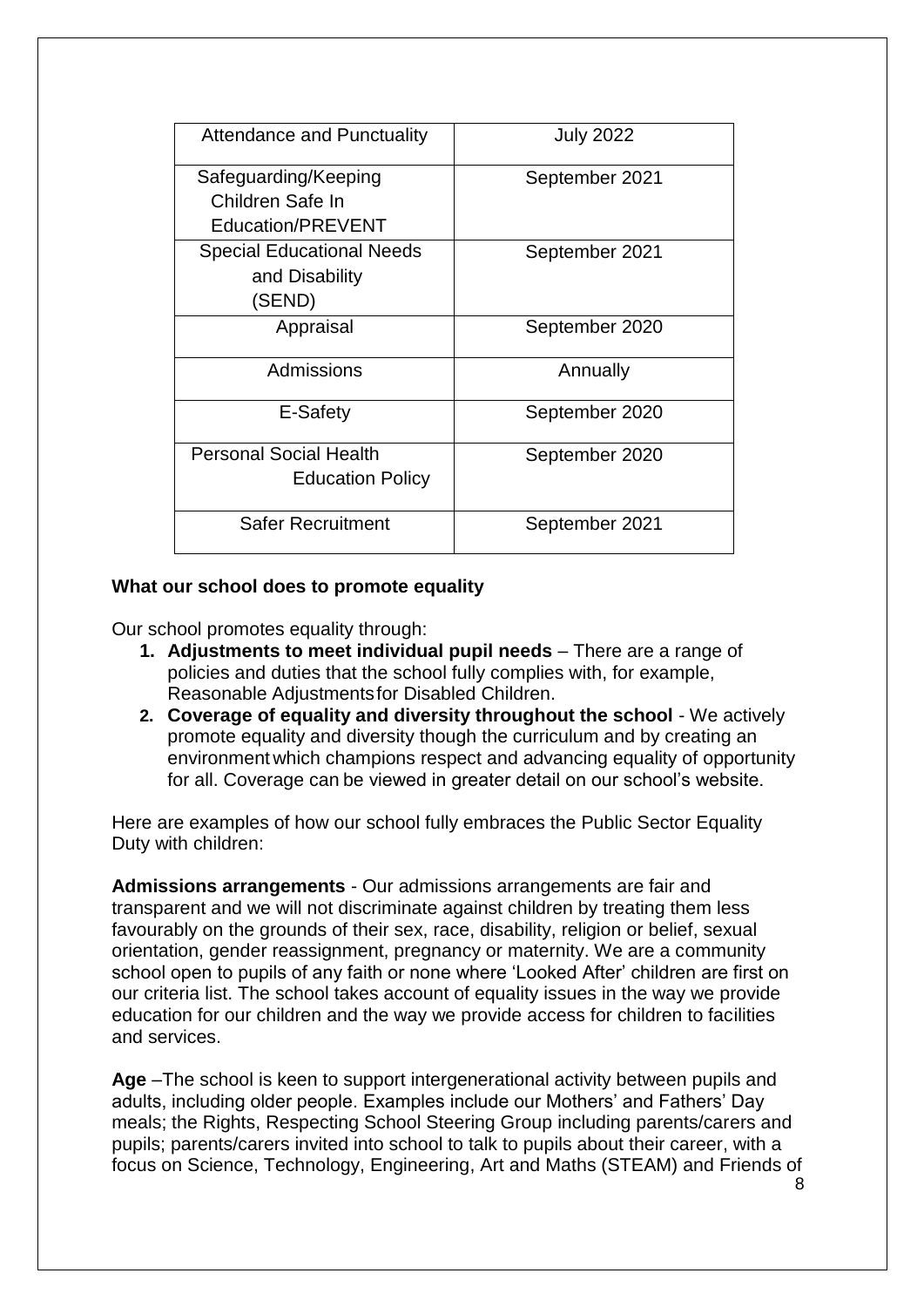the School led activities.

**Disability -** The principles of equality of opportunity and positive action have distinctive implications for disability equality, particularly in relation to the concept of reasonable adjustment and the provision of auxiliary aids and services. The school is aware of the duty to provide Reasonable Adjustments for Disabled Children – designed to enhance access and participation to the level of non-disabled children and stop disabled children being placed at a disadvantage compared to their non-disabled peers.

Our school has a duty to make reasonable adjustments. In this respect we have, for example, used ICT effectively to help children with SEND access aspects of the curriculum, adapted school trips to ensure they are accessible to all and adapted school equipment to ensure no children are disadvantaged in PE.

If provision and/or practice puts a disabled pupil at a disadvantage in comparison to other pupils, our school will provide an auxiliary aid or service for that pupil to alleviate that disadvantage if it would be reasonable to do so.

Decisions to make reasonable adjustments and for the provision of auxiliary aids will be made in consultation with our parents and carers.

Our **accessibility plan** (part of this Single Equality Scheme Action Plan) shows how our school is:

- increasing the extent to which disabled pupils can participate in the curriculum;
- improving the physical environment of schools to enable those with disabilities to take better advantage of education, benefits, facilities and services provided; and
- improving the availability of accessible information to those with disabilities.
- improve our SEND provision, including CPD for staff

We provide resources for implementing our accessibility plan and review it annually, or whenever a need arises.

**Pupils with Medical Needs -** Our school ensures that arrangements are in place to ensure that pupils with medical needs can access and enjoy the same opportunities at school as any other child. Where necessary, our school will ensure there are arrangements in place, including ensuring sufficient members of support staff are appropriately trained to undertake these roles as part of their core job description. Our school has a clear protocol for supporting pupils with medical needs.

**Race, colour or national origin** - The school works in partnership with a local college (New College, Durham) to organise 'Multi-cultural Days' where international students come into school to allow pupils first hand experiences exploring race, colour, religion and national origin.

**Sex (i.e. gender identity) -** Our school has a gender neutral school uniform and gender neutral toilets. If a parent / carer or pupil raised issues concerning gender identity it would be handled in a sensitive and supportive manner, and the approach would be tailored to the pupil's needs and wishes.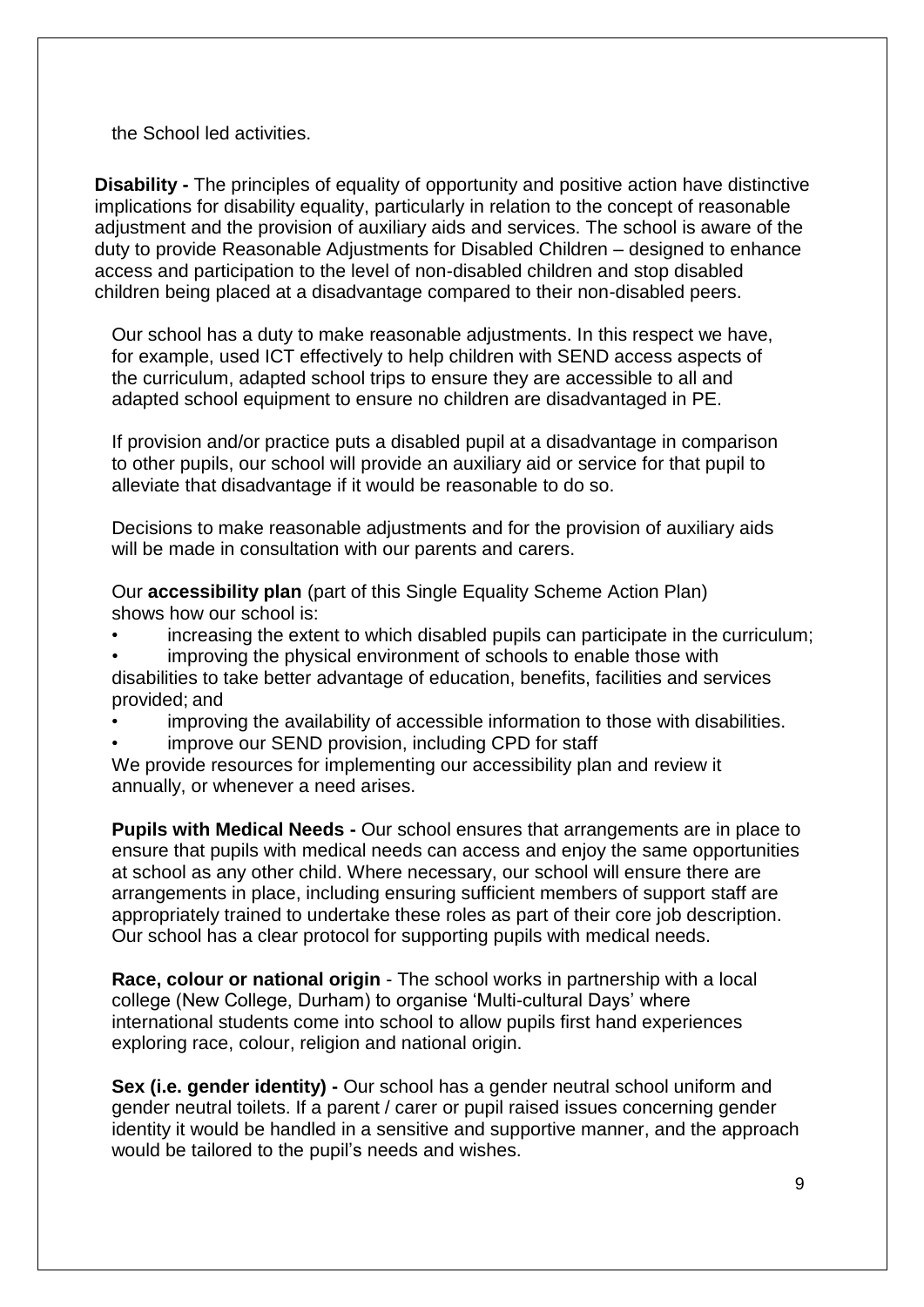**Marital or civil partnership status –** The school will develop a Sex and Relationships Education Policy in line with the new Sex and Relationship Education guidance from the DfE during 2020/21.

**Religion and philosophical beliefs, or lack of belief –** Our curriculum covers a range of equalities issues, including promoting our school values and British Values, particularly with regard to: respect and tolerance for those of different faiths and beliefs, democracy, individual liberty and respect. All classrooms have a designated space for prayer and reflection. School menus have been altered to meet religious needs.

There are activities across the curriculum that promote pupils' spiritual, moral, social and cultural development, examples include, worships, specific visits, visitors and with the engagement of parents/carers and the local community.

**Socio-economic circumstances –** The school asks for voluntary contributions to school trips and visits. The school also offers all children access to a range of enrichment clubs every week without charge. Adjustments are made where required. The school will track the effective use of any Pupil Premium to ensure the attainment of disadvantaged pupils.

Through the School Council, Rights and Respecting Steering Group and Friends of Wynyard Primary School pupils participate in a number of fundraising events for people who are disadvantaged. For example, collecting clothes and toys for the Women's Refuge at Christmas, Red Nose Day, Children in Need, Slippers for Shelter, Unicef Day for Change and our sponsored events to support a new school in India.

**National projects and awards schemes -** The school takes part in certain national projects and award schemes, for example: Rights, Respecting Schools and UNICEF Day for Change.

**Policy development -** The school will ensure that those who are affected by a policy or activity are consulted and involved in the design of new policies and in the review of existing ones. We take seriously the need to consider the equality implications when we develop, adapt and review any policy or procedure and whenever we make significant decisions about the day-to-day life of the school.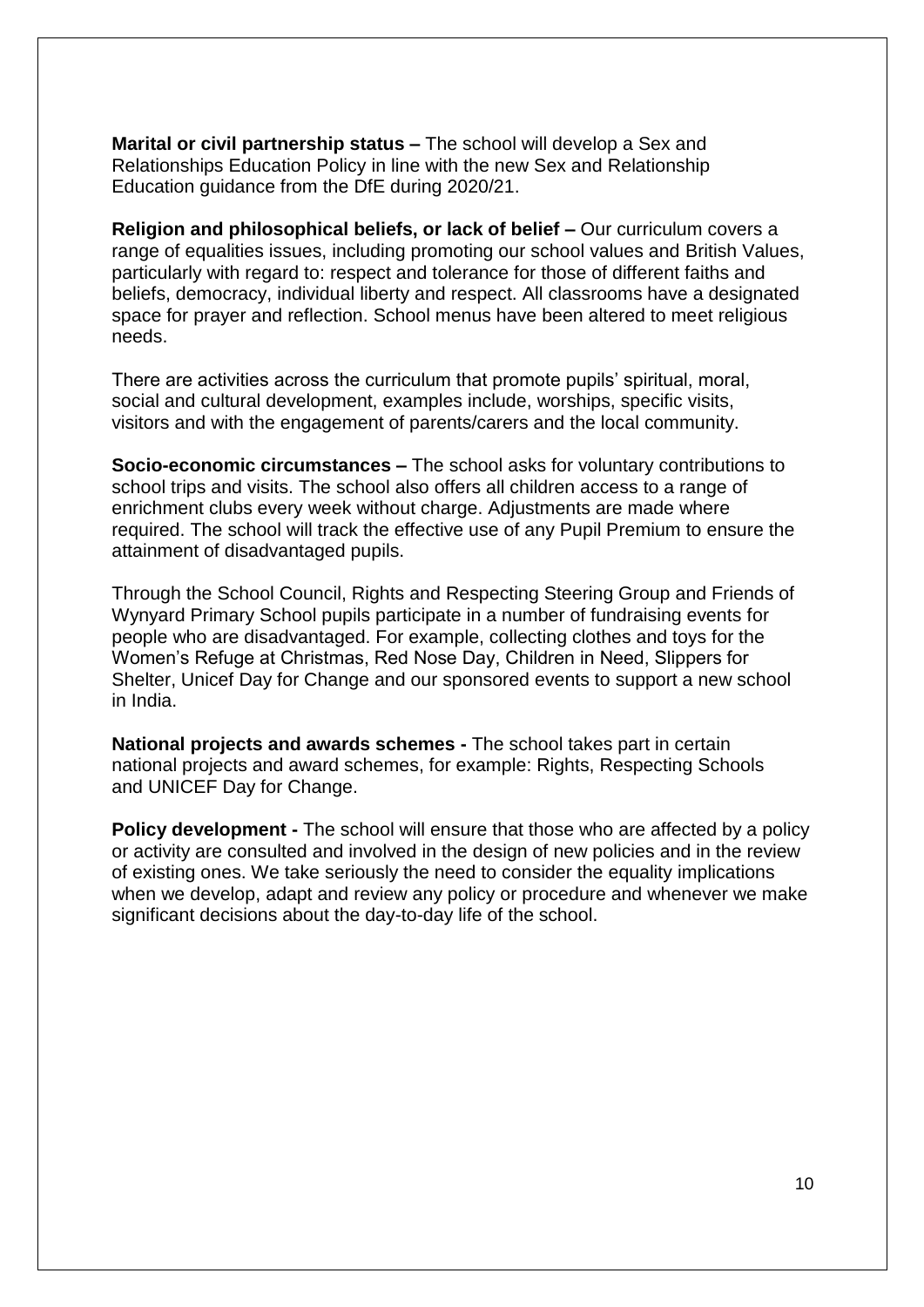**How We Have Developed our Scheme** When developing this equality scheme, our school has ensured that we have engaged with those who have a legitimate interest, including all staff, parents/carers, pupils, local groups and appropriate external agencies. We also involve our regular service providers, e.g. Rhythm Acrobatics and Northern Harps. This consultation has sought to ensure that we understand the barriers faced by people from different backgrounds, people with different protected characteristics and understand the best ways to overcome such barriers.

## **Mechanisms for Involvement**

At Wynyard Church of England Primary, the following mechanisms will ensure the views of pupils inform our Equality Scheme and ongoing review and refresh of the school's equality objectives:

- School Council
- Focus groups of pupils, including RRSA
- Individual conversations with pupils involved in incidents of a discriminatory nature
- Individual conversations with pupils experiencing reasonable adjustments
- Pupil engagement in auditing provision, seeking views on where they would like to see their school improve
- Pupil involvement in policy creation, e.g. school council's involvement in the adaptation of our Behaviour Policy
- Surveys and questionnaires.

At Wynyard Church of England Primary the following mechanisms will ensure the views of staff inform the Equality Scheme and objectives:

- Interviews with staff
- Forums/networks
- Regular staff meetings with specific agenda items
- Individual discussions with staff as a part of performance management
- Participation in a working party
- Surveys and questionnaires

At Wynyard Church of England Primary, the following mechanisms will ensure the views of parents/carers and the community inform the Equality Scheme, objectives and action plans:

- Open door policy parental involvement high strong partnerships
- Feedback through Governing Body meetings
- Feedback through Friends of Wynyard meetings
- Feedback from adults using the school beyond the school day
- Yearly open meetings with parents and local groups representing a particular theme
- Participation in an RRSA focus group
- Questionnaires and surveys

The school's objectives focus on developing the involvement of pupils, staff and parents from different protected characteristics and social identity and cultural backgrounds over the length of this Scheme. We will consider varying the times, methods and the venues for this involvement to ensure the best possible attendance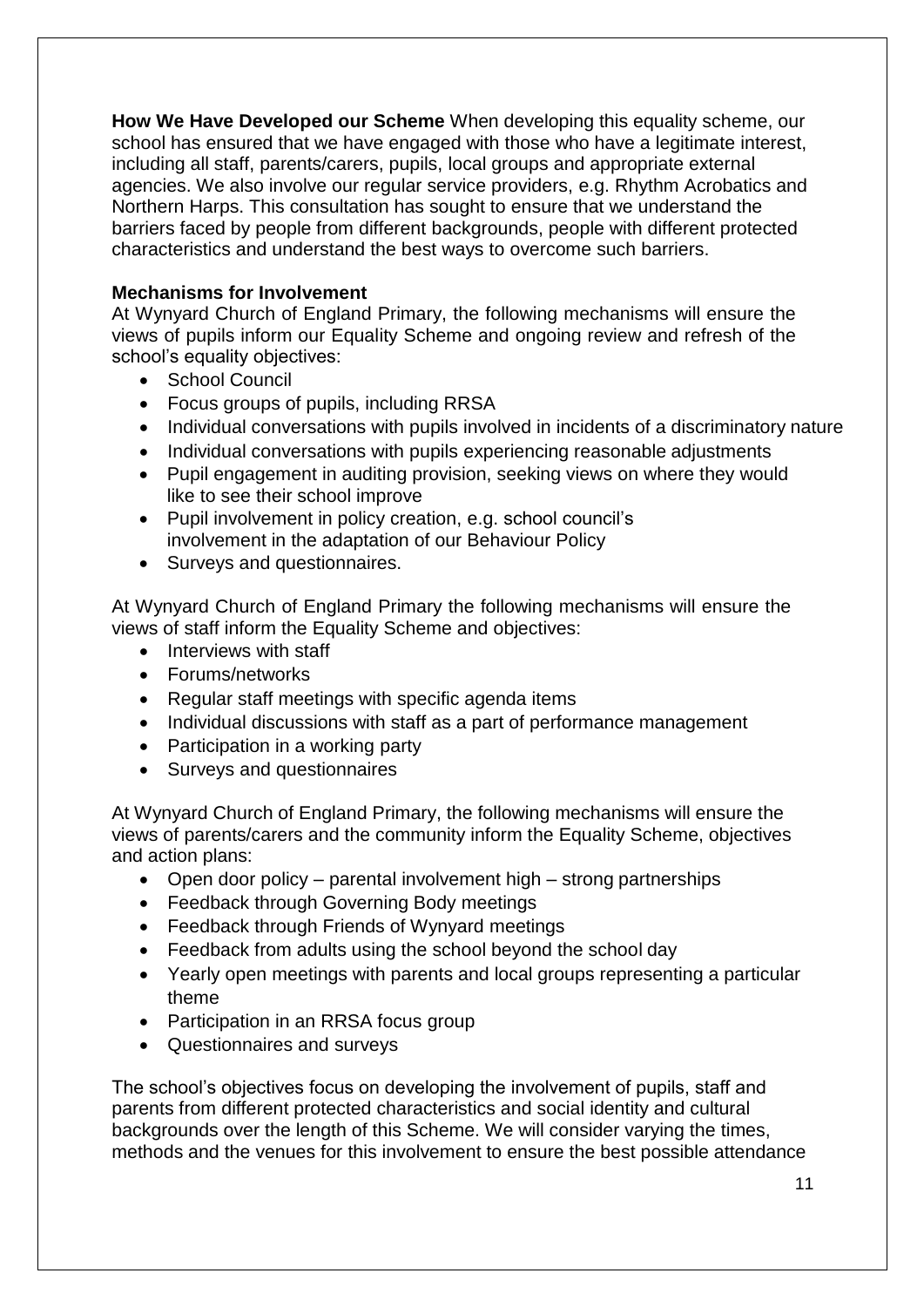and to ensure views can be heard. In addition to face to face involvement, we seek feedback from questionnaires and surveys.

## **Roles and Responsibilities for Implementing the Single Equality Scheme The Head Teacher:**

- Demonstrates responsibilities under the Equality Act of 2010.
- Ensures that staff, parents and other relevant stakeholders are informed about the Equality Statement and Single Equality Scheme.
- Ensures that the scheme is implemented effectively.
- Manages any day-to-day equality issues, whether for pupils or for the school as an employer.
- Ensures staff have access to training which helps to implement the Scheme.
- Liaises with external agencies so that the school's actions are in line with the best advice available.
- Monitors the Scheme and report to the Governing Body, at least annually, on the effectiveness of the policy and schemes' effectiveness, including progress towards the school's equality objectives. Progress towards achieving the objectives is published annually.
- Ensures that the Senior Leadership Team is kept up-to-date with any developments affecting the policy objectives and connected action plan arising from the Scheme.
- Provides appropriate support and monitoring for all pupils and specific and targeted pupils to whom the scheme has direct relevance, with assistance from relevant agencies such as Children's Services.
- Ensures Continual Professional Development is inclusive of all staff and includes equality matters.
- Ensures recruitment, selection and promotion of all staff (teaching, support and administrative), reflects fair and safer recruitment procedures.
- Ensures all staff have read and understood expectations set out in Staff Handbook.
- Ensures that the voice of all stakeholders including parent/carer voice, pupil voice and staff voice is taken into account when making decisions.

# **The Governing Body:**

- Ensures that the school complies with all relevant equalities legislation.
- Ensures all governors receive up to date equality training and understand their responsibilities.
- Designates a governor with specific responsibility for the Single Equality Scheme.
- Establishes that the action plans arising from the scheme are part of the School Development Plan.
- Supports the Head Teacher in implementing equality objectives as necessary.
- Ensures the school publishes annually the progress made towards achieving the equality objectives.
- Informs and consults with parents about the scheme.
- Evaluates and review the objectives annually.
- Assesses the potential impact of decisions made upon equalities.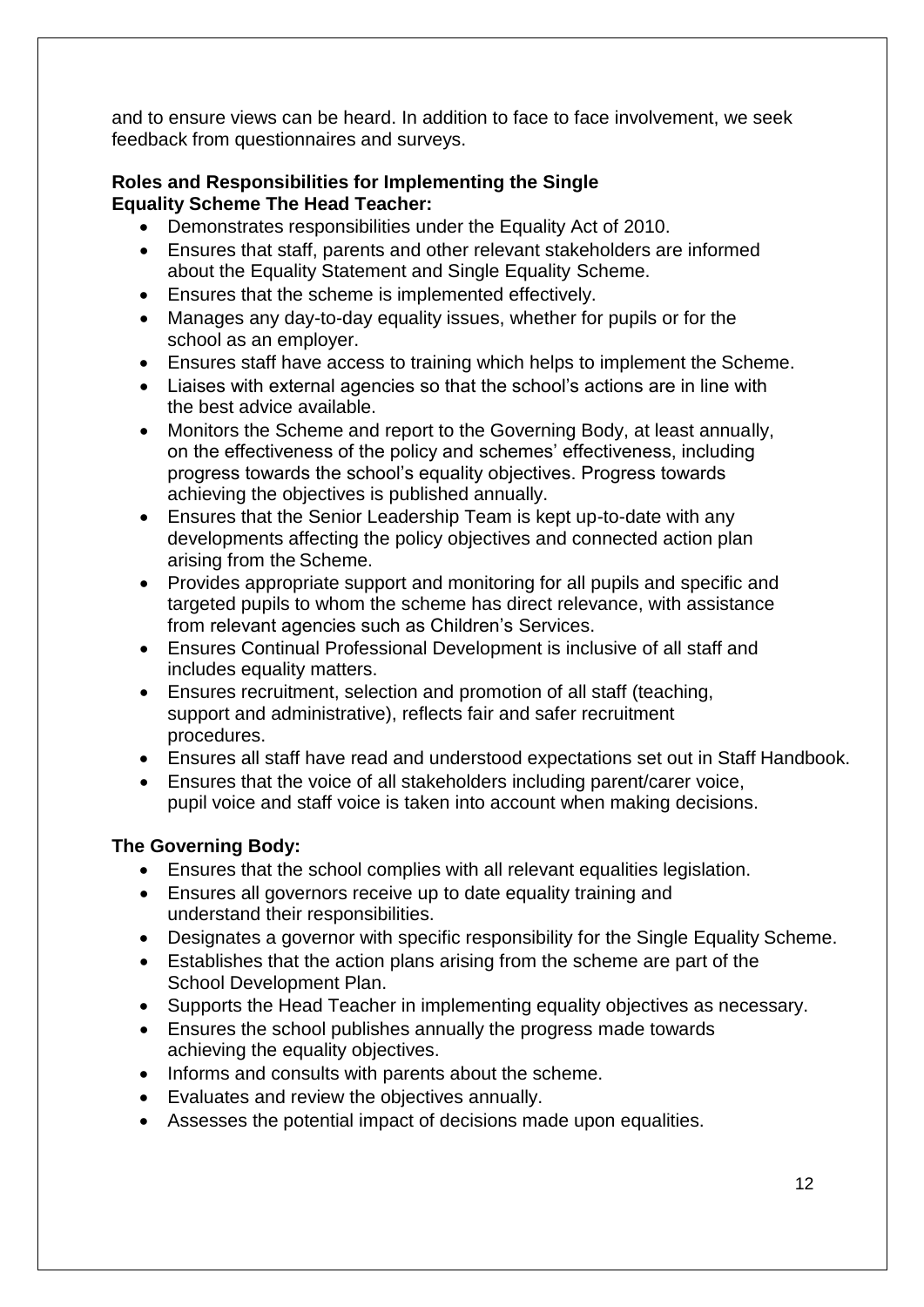# **The Senior Leadership Team:**

- Has responsibility to ensure that whole school community is aware of the school's responsibility in relation to The Equality Act 2010; PSED 2011; SEND Code of Practice: 0-25 years (2014); Counter Terrorism and Security Act (CTSA) 2015; Prevent Duty 2015 and Supporting Pupils With Medical Needs 2015.
- Has responsibility for supporting other staff in implementing this Scheme.
- Provides a lead in the collection, analysis and dissemination of information relevant to the Scheme and Policy.
- Identifies good quality resources and CPD opportunities to support implementation of the Scheme.
- With the Head Teacher, provides advice/support in dealing with any incidents/issues.
- Assists in implementing reviews of this Scheme as detailed in the School Development Plan.
- Evaluates, reviews and ensures the objectives are reported and published annually.
- Ensures coverage in the curriculum of equalities issues.
- Ensures the curriculum promotes pupils' Spiritual, Moral, Social and Cultural education.

## **People with specific responsibilities**

Responsibility for:

- maintaining and sharing with all staff, the specific needs of disadvantaged pupils and how their needs will be met (e.g. Pupil Premium) – **Mr R Ward**
- ensuring the specific needs of staff members are addressed **Mr R Ward**
- gathering and analysing the information on outcomes for pupils with different protected characteristics and disadvantaged pupils, including Pupil Premium and SEND – **Mr R Ward and SLT**
- monitoring the response to reported incidents of a discriminatory nature **Mr R Ward and Miss C McCabe**
- overseeing Early Help **Mr R Ward**
- being single point of contact for Prevent and Hate Crime **Mr R Ward**
- being school's designated safeguarding lead. **Mr R Ward**
- Special Educational Needs Coordinator (SENDCo) **Miss A Lowes**

# **Parents/Carers:**

- Have access to the Scheme and aware of the school's responsibility in relation to The Equality Act 2010; PSED 2011; SEND Code of Practice (2014); CTSA 2015 ; Prevent Duty 2015 and Supporting Pupils With Medical Needs 2015.
- Are encouraged to support the Scheme.
- Have the opportunity to attend any relevant meetings/awareness rising sessions related to the Scheme.
- Have the right to be informed of any incident which directly affects their child.
- Are informed of objectives, published every four years and on an annual action plan.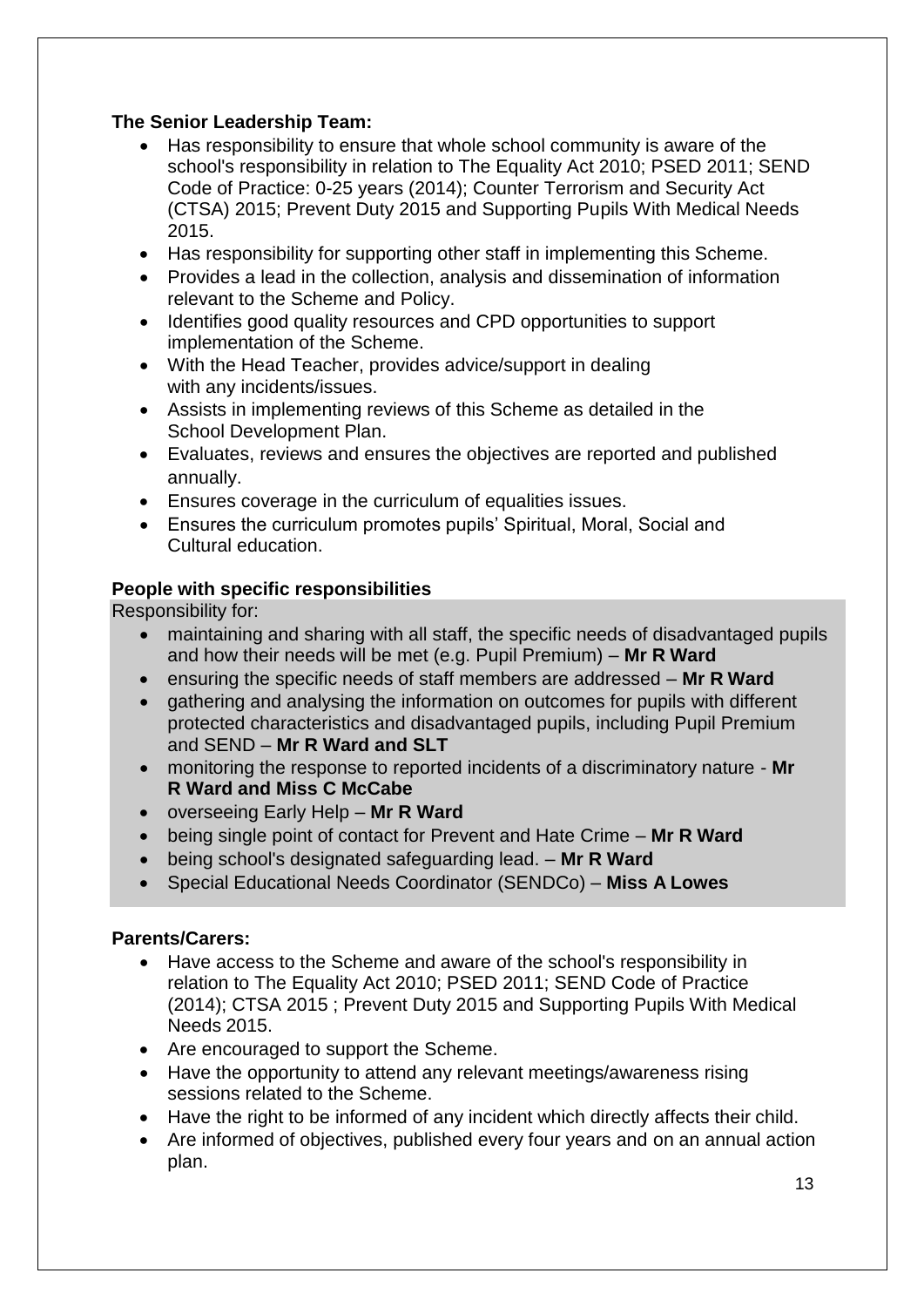# **School Staff:**

- Are aware of the school's responsibility in relation to The Equality Act 2010, PSED 2011; SEND Code of Practice (2014); Counter Terrorism and Security Act 2015; Prevent Duty 2015 and Supporting Pupils with Medical Needs 2015.
- Have a commitment to valuing diversity, tackling any discrimination, promoting equality and fostering good relations.
- Have read the Scheme to ensure that they understand it and how it relates to them.
- Have read and signed the Staff Handbook, Keeping Children Safe in Education (KCSIE) handbook and safeguarding policy.
- Make known any queries or training requirements.
- Know how to deal with incidents of concern and how to identify and challenge bias and stereotyping.
- Know procedures for reporting prejudice driven behaviour, including incidents of racism, harassment or other forms of discrimination
- Know how to report and challenge concerns related to radicalisation and extremism.
- Do not discriminate on any grounds.
- Keep themselves up to date with relevant legislation and attend training and information events organised by the school.
- Ensure that pupils from all groups are included in all activities and have full access to the curriculum.
- Promote equality and diversity through teaching, pedagogy, curriculum, the learning environment and through relations with pupils, staff, parents and the wider community.
- Promote the school's values, which include British Values.
- Support the implementation of equality objectives through key action points.

# **Pupils:**

- Are made aware of any relevant part of the Scheme, appropriate to age and ability.
- Are expected to act in accordance with the school's values and equality principles.
- Experience a curriculum and environment which is respectful of diversity and difference prepares them well for life in a diverse British society and the wider world
- Understand the importance of reporting prejudice driven behaviour and understand their role in supporting the implementation of objectives (where relevant).

# **Visitors:**

- Visitors and contractors are responsible for complying with the school's Equality Statement and Scheme – non-compliance will be dealt with by the HeadTeacher.
- A visiting speaker's protocol is used in school and visitors understand and agree to comply with this protocol.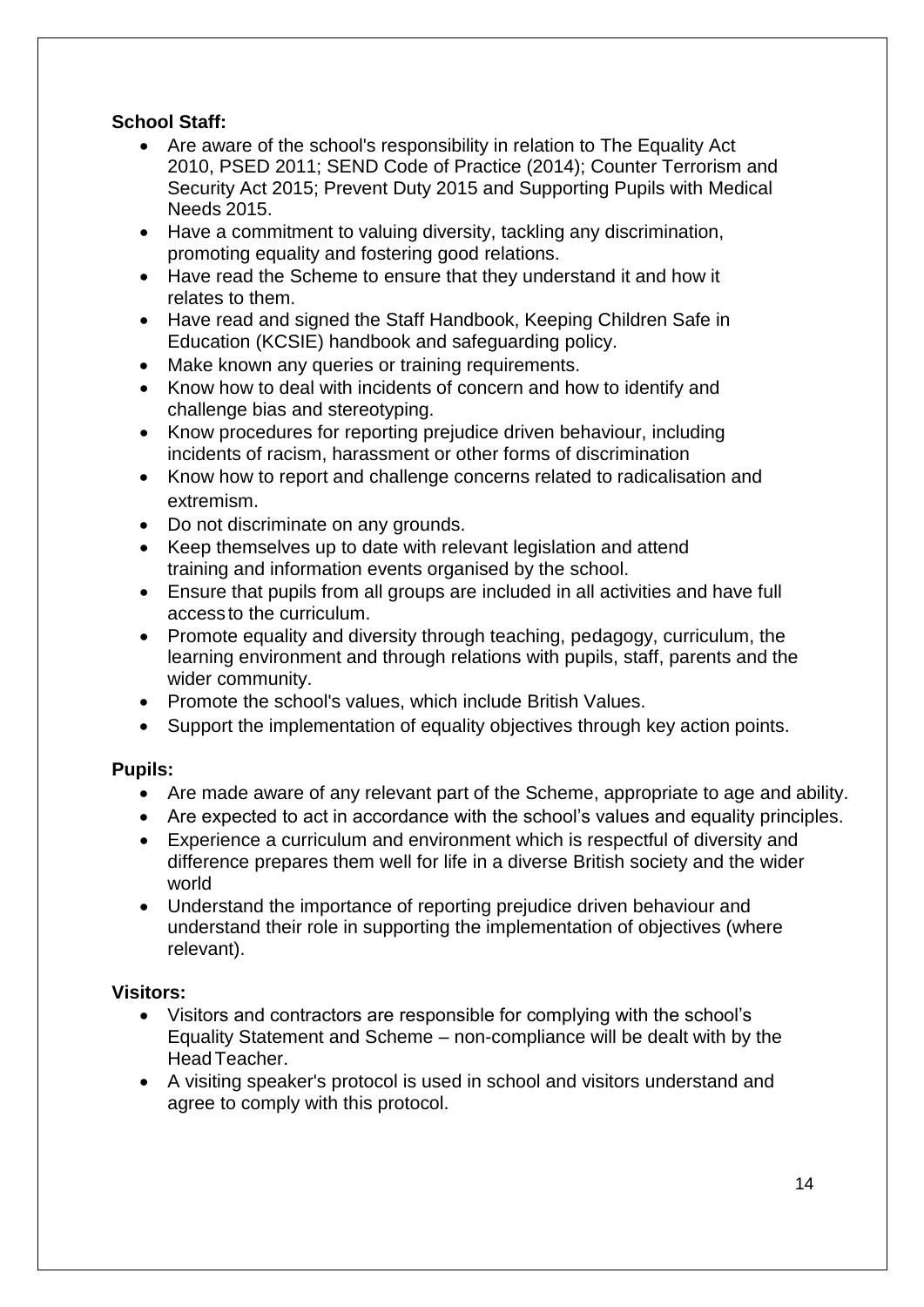In order to ensure that the work we are doing on equalities meets the needs of the whole school community, the school will:

- review relevant feedback from the annual parents' questionnaire, parents' evening, parent-school forums and/or focus meetings or governors' parentconsultation meeting
- secure and analyse responses from staff surveys, staff meetings and training events
- review feedback and responses from the children and groups of children, from the school council, PSHE lessons, and whole school surveys on children's attitudes to self and school
- analyse issues raised in Annual Reviews or reviews of progress on Individual Education Plans/Personalised Provision Maps, mentoring and support
- ensure that we secure responses and feedback at Governing Body meetings and from governing body committees and working groups.

## **Objectives**

This Scheme is supported by published equality objectives. Progress is monitored and evaluated termly by the Governing Body to ensure we improve equality, diversity and inclusion in school.

Our objectives are based upon:

- The evidence we have collected and published, including who we have consulted and how
- Helping the school perform better on priority equality issues in order to deliver improvements in policy making, curriculum delivery, including resource allocation and employment.
- An impact analysis of the evidence which inform our decision making
- National and local priorities and initiatives, as appropriate
- Proportionality, according to guidance produced by the Equality and Human Rights Commission ('Objectives and Equality Duty: A Guide for Public Authorities') is a key principle underpinning the public sector equality duty. Therefore, the objectives set and their level of ambition may change depending on the relevance of equality and good relations within the school.

We keep our equality objectives under review and report and publish annually on progress towards achieving them.

Although there is no specific duty to produce an action plan, we believe that an action plan ensures a proactive response to achieving our objectives and helps us to demonstrate 'due regard' (see Appendix One).

The action plan identifying the equality objectives for the school and the impact analysis has:

- Clear allocation of responsibility.
- Clear allocation of resources, human and financial.
- Clear timescales.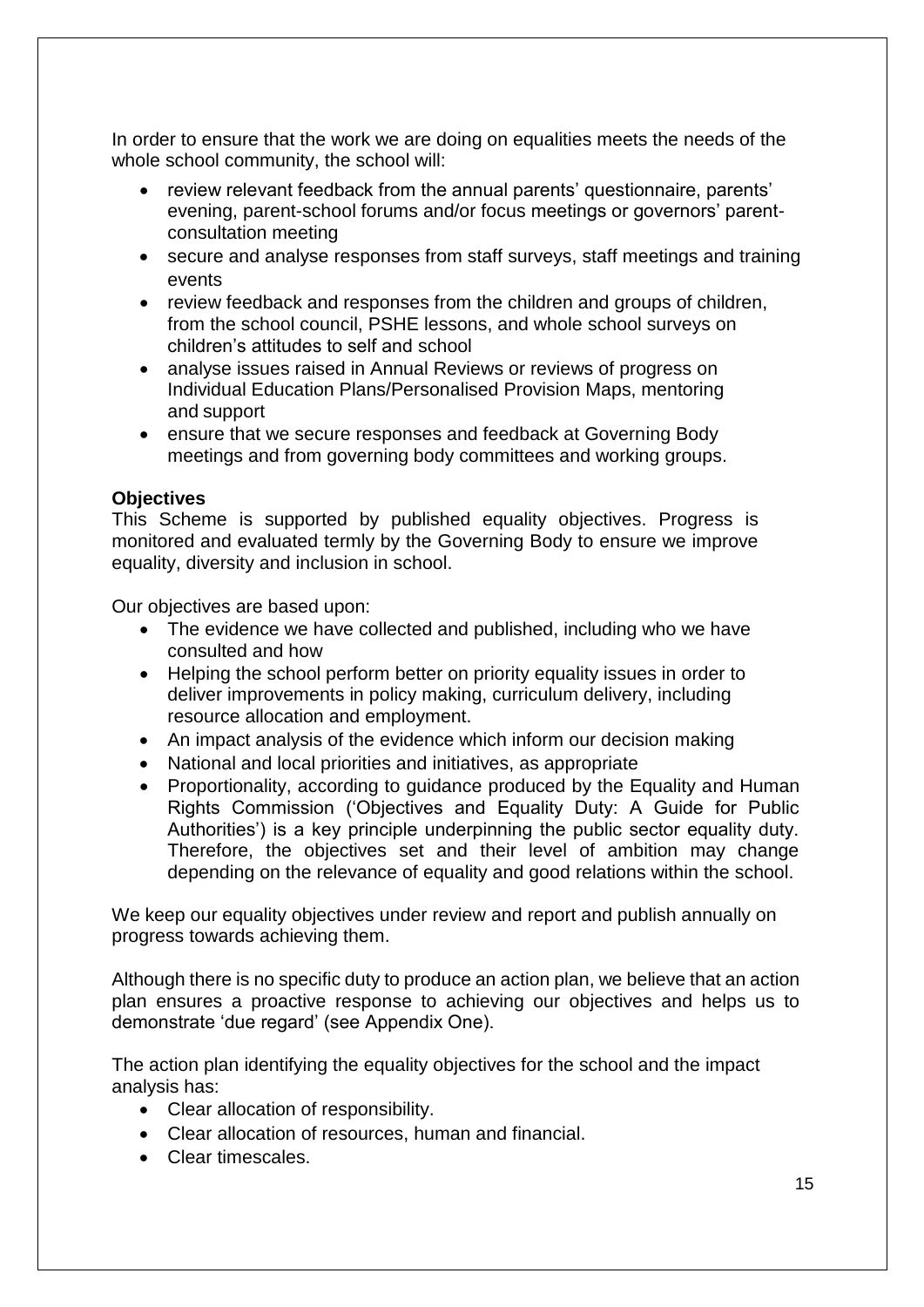- Expected outcomes and performance criteria.
- Specified dates for review.

The effectiveness of our Scheme is evaluated and reflected in:

- The School's Self-evaluation Form
- Headteacher's Report to Governors
- Staff Meetings
- Parental and Pupil Consultations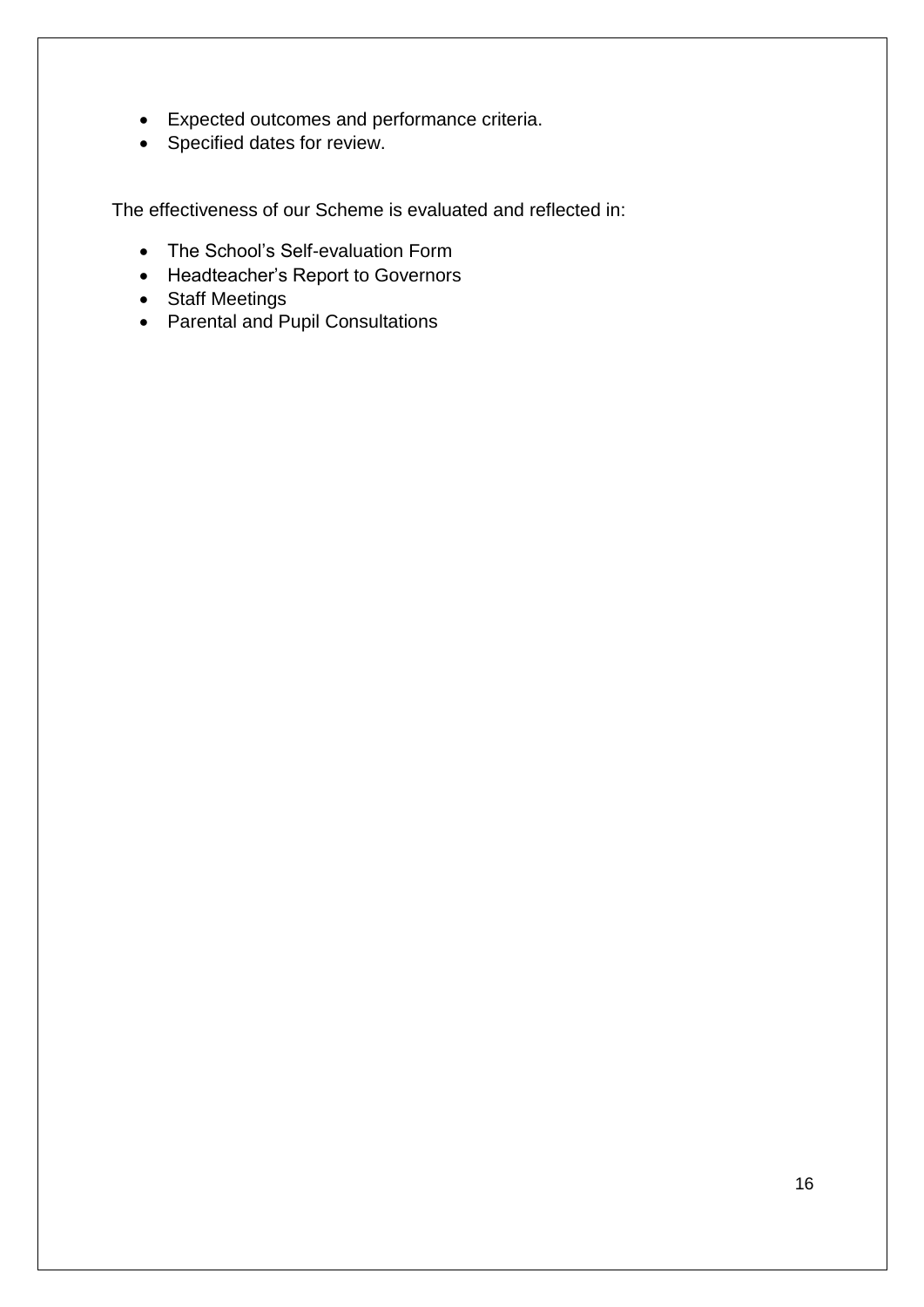# **APPENDIX A Checklist for staff and governors**

- The school collects information on gender, ethnicity, specialised needs, EAL, Looked after Children and pupil premium for children.
- The school analyses pupil achievement in terms of progress and standards for different groups (protected characteristics, pupil, LAC) and takes action when there trends or patterns indicate a need.
- This information is used to inform the policies, plans and strategies, lessons, additional support, training and activities the school provides.
- The Equality Statement, Scheme and Objectives are strongly influenced by the views, input and involvement of staff, parents, governors, pupils and other stakeholders
- The school publishes information to demonstrate purposeful action on the general duties
- The school sets Equality Objectives to improve outcomes for vulnerable or disadvantaged children and monitors progress on reaching these objectives
- A senior member of staff has responsibility for coordinating the implementation of the scheme and monitoring outcomes
- The school ensures that all staff understand and implement the key requirements of the Equality Statement and Scheme
- The school ensures that visitors to the school understand and follow the key requirements of the Equality Statement and Scheme
- The curriculum includes opportunities for all pupils to understand and celebrate diversity and difference
- All groups of pupils are encouraged to participate in school life and make a positive contribution, e.g. through assemblies and the school council
- The school monitors bullying and harassment of pupils in terms of difference and diversity (i.e. different protected characteristics) and takes action if there is a cause for concern
- Visual displays and multi-media resources reflect the diversity of the school community
- Minority ethnic, disabled and gender role models and those of vulnerable groups are promoted positively in lessons, displays, discussions and assemblies
- The school takes part in annual events such as Multi-cultural days, Unicef Day for Change, Show Racism the Red Card and others.
- The school environment will be increasingly accessible to children, staff and visitors to the school – including the acoustic environment
- Open evenings and other events which parents, carers and the community attend are held in an accessible part of the school and issues such as language barriers are considered
- The accessibility needs of parents, children and staff are considered in the publishing and sending out of information
- The Governing Body is increasingly representative of the community it serves. Procedures for the election of parent governors are open to candidates and voters who are disabled.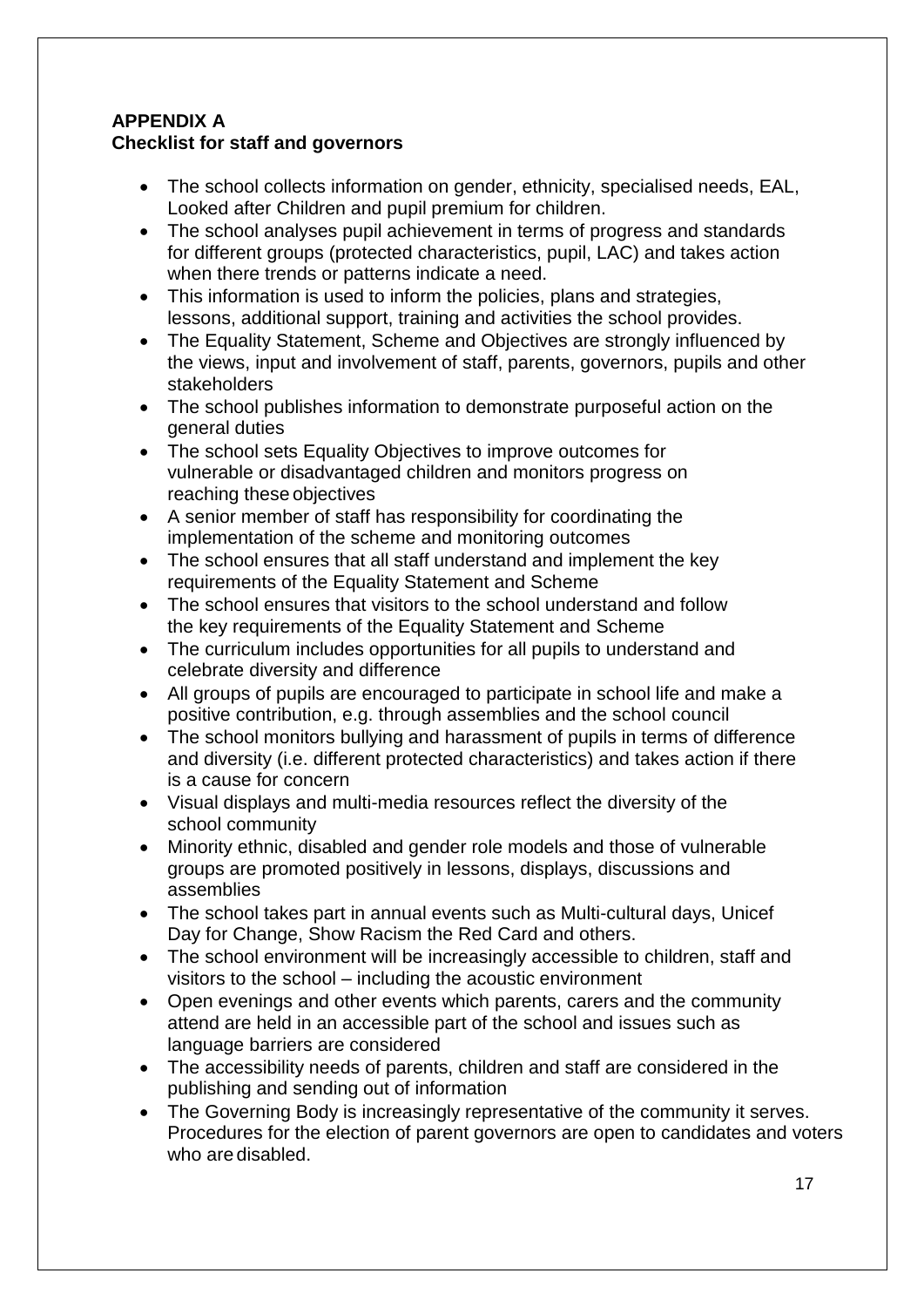#### **Wynyard Church of England Primary School Accessibility Plan - September 2020/21**

Plan agreed: September 2020 Plan Review: September 2021 Lead member of staff: Roger Ward

#### **Aims and Objectives**

We aim to remove the barriers to learning and participation that can hinder or exclude individual pupils or groups of children. This policy focuses on children with a disability within our school. The National Curriculum is our starting point for planning a curriculum that meets the needs of all our children.

We meet these needs through:

- setting suitable learning challenges
- responding to the children's diverse learning needs
- providing for other curricular needs outside the N.C. to meet the needs of individual or groups of children

#### Educational inclusion:

- We aim to offer excellence to all our children, whatever their abilities or needs
- We have high expectations of all our children
- We aim to achieve high standards by striving to remove barriers to learning and participation
- We aim to ensure that all our children feel they are a valued part of the school community

Through appropriate curriculum provision, we respect the fact that children:

- have different educational and behavioural needs and aspirations
- have different strategies for learning
- have different rates of acquiring, assimilating and communicating information
- need of a range of different teaching approaches and experiences

Teachers respond to children's needs by:

- providing support for children who need help with language, communication and literacy
- planning to develop children's understanding through the use of all their senses and experiences
- planning for children's full participation and learning in physical and practical activities
- helping children to manage their behaviour and to take part in learning effectively and safely
- helping individuals manage their emotions and to take part in learning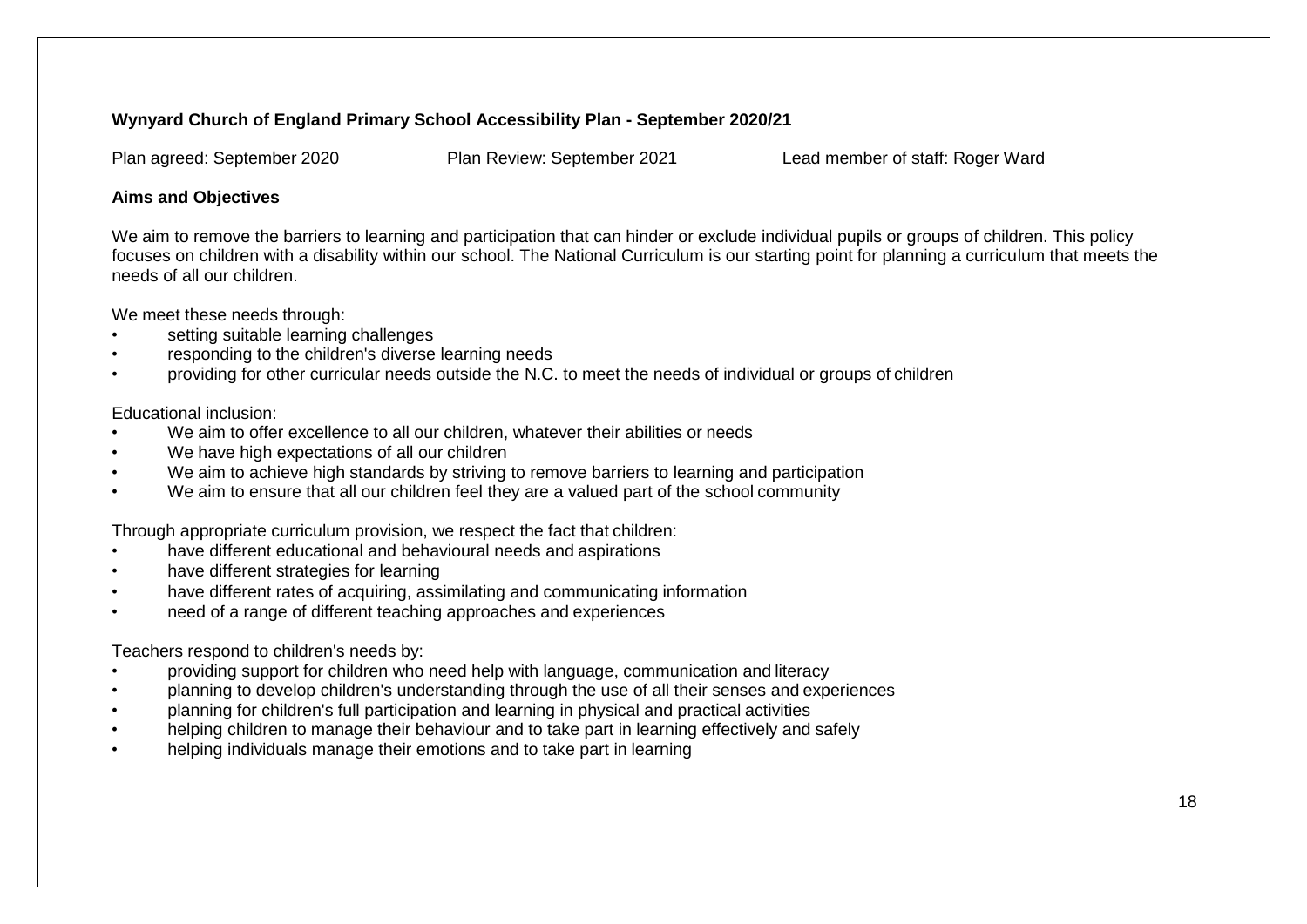|                         |                                                                                                                                                 | Wynyard Church of England Primary School Accessibility Plan - September 2017/18                                                                                                             |                                                                    |                                                                   |                                                        |                         |
|-------------------------|-------------------------------------------------------------------------------------------------------------------------------------------------|---------------------------------------------------------------------------------------------------------------------------------------------------------------------------------------------|--------------------------------------------------------------------|-------------------------------------------------------------------|--------------------------------------------------------|-------------------------|
| Focus                   | <b>Targets</b>                                                                                                                                  | Actions                                                                                                                                                                                     | Timescale                                                          | <b>Resources</b>                                                  | Responsibilit                                          | Monitoring              |
|                         | To ensure all staff are<br>aware of their pupils<br>needs - resources<br>are in place                                                           | CPD training, including<br>those specific to needs<br>of the individual.<br>Pupil surveys and<br>parental consultations                                                                     | September<br>$2020 -$<br>reviewed on<br>a termly<br>basis          | CPD costs<br><b>SENDCo release</b><br>time                        | <b>HT</b><br>SENDco<br><b>Class</b><br><b>Teachers</b> | <b>SLT</b><br>Governors |
| Access to<br>curriculum | Ensure the newly<br>adapted curriculum is<br>fully accessible to<br>pupils with any type<br>of difficulty or<br>disability                      | New curriculum for new<br>year groups to reflect<br>the school's<br>commitment to access<br>for all<br>PSHE curriculum to<br>ensure disability<br>awareness is taught<br>effectively        | September<br>2017<br><b>PSHE</b><br>developed in<br>Autumn<br>Term | Resources, including human,<br>to enable access where<br>required | <b>SEND</b><br>Co<br><b>HT</b>                         | <b>HT</b><br>Governors  |
| Physical                | To consider the<br>needs of all pupils<br>when extending the<br>playground and in the<br>development of the<br>new Early Years<br>Outdoor Area. | Ensure plans for the<br>new EY outdoor area<br>take into account the<br>needs of all pupils.<br>Closely monitor<br>architect's<br>drawings/building works<br>to ensure needs are met<br>(P) | September<br>2020                                                  | Additional funds from school<br>budget.                           | HT<br><b>SLT</b>                                       | HT.<br>Governor<br>S    |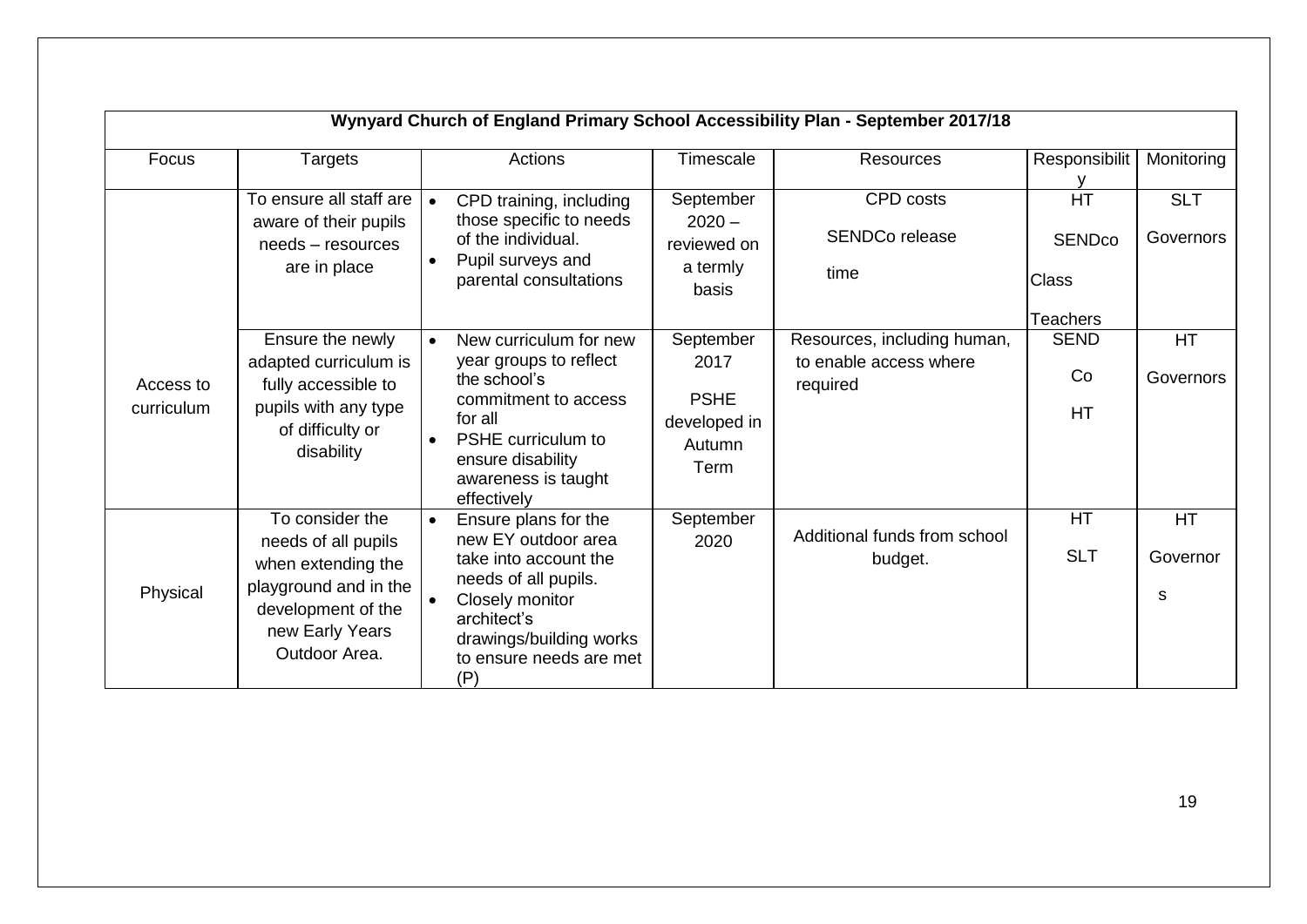| Awareness<br>and<br><b>Attitudes</b> | To introduce new<br>resources/initiatives<br>to raise awareness<br>of disabilities                          | Introduce wheelchair<br>basketball for the<br>older children in<br>school<br>Explore different<br>aspects of disability<br>through worship themes<br>and PSHE | Ongoing                           | Wheelchair basketball - £30<br>per session                                   | Jt<br>H  | HT                      |
|--------------------------------------|-------------------------------------------------------------------------------------------------------------|---------------------------------------------------------------------------------------------------------------------------------------------------------------|-----------------------------------|------------------------------------------------------------------------------|----------|-------------------------|
|                                      | Develop new SRE<br>curriculum and<br>implement across<br>School.                                            | Introduce new<br>SRE scheme.<br>Develop SRE<br>policy.                                                                                                        | Autumn<br>2020                    | CPD for GF<br>Possible expense of<br>'published' SRE scheme and<br>resources | GF<br>HT | <b>SLT</b><br>Governors |
| Communication                        | Ensure parent<br>communications are<br>available across a<br>range of media for<br>those with disabilities. | Identify any<br>additional needs<br>Staff to arrange for<br>specific type of<br>communication to<br>be made available                                         | As<br>children<br>start<br>school |                                                                              | LH/JH    | <b>HT</b>               |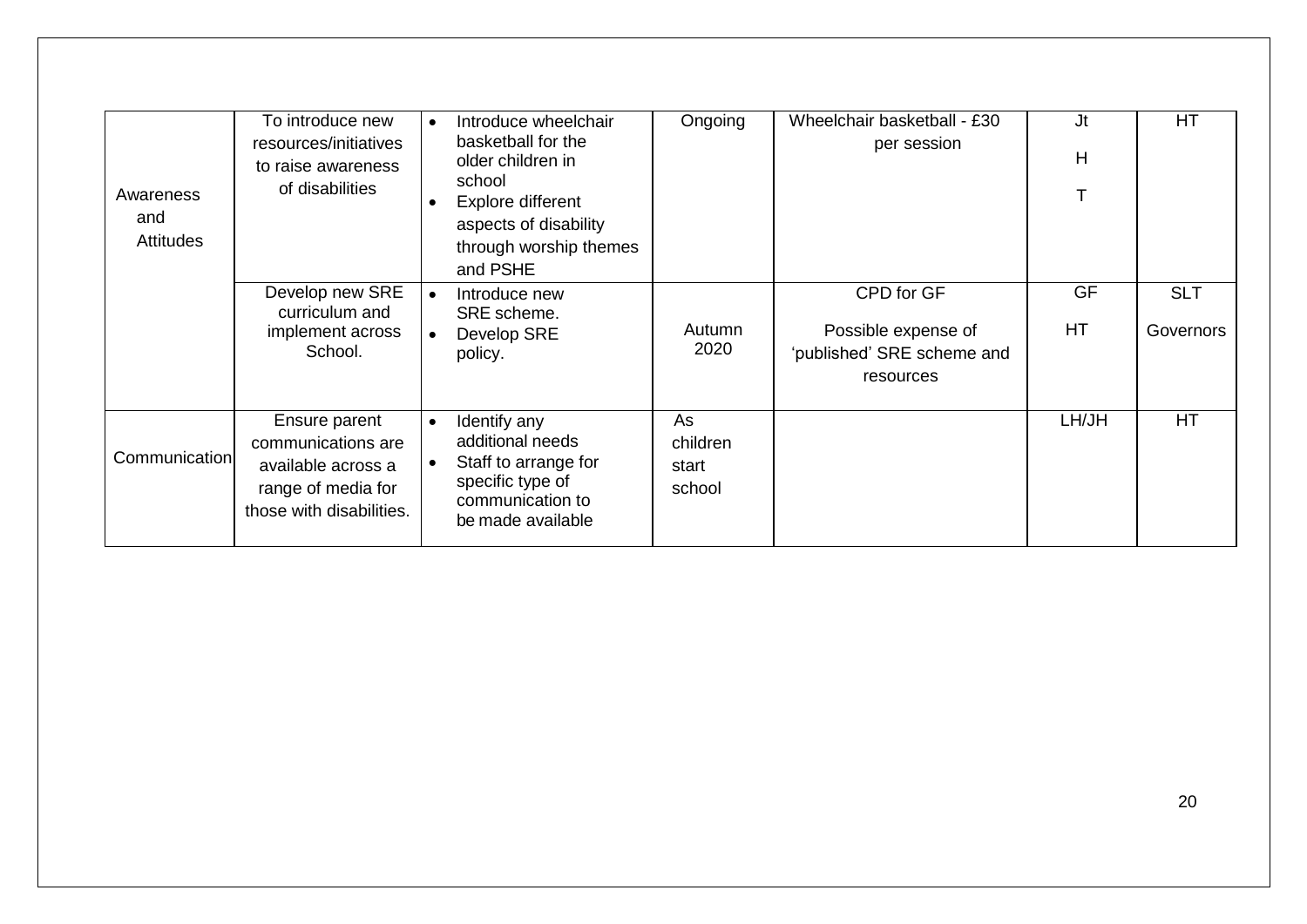| <b>Wynyard Church of England Primary</b>                                                                                                                                                                                                                                                                                             |                                                                                                                                                                                                                                                                                                                                                                                                                              |  |  |  |  |
|--------------------------------------------------------------------------------------------------------------------------------------------------------------------------------------------------------------------------------------------------------------------------------------------------------------------------------------|------------------------------------------------------------------------------------------------------------------------------------------------------------------------------------------------------------------------------------------------------------------------------------------------------------------------------------------------------------------------------------------------------------------------------|--|--|--|--|
|                                                                                                                                                                                                                                                                                                                                      | <b>School Equality Objective/s</b>                                                                                                                                                                                                                                                                                                                                                                                           |  |  |  |  |
| Date of Publication: September 2017                                                                                                                                                                                                                                                                                                  | Date of Review: September 2021 (interim reviews annually)                                                                                                                                                                                                                                                                                                                                                                    |  |  |  |  |
| The Public Sector Equality Duty has three aims under the general duty for schools:                                                                                                                                                                                                                                                   |                                                                                                                                                                                                                                                                                                                                                                                                                              |  |  |  |  |
| 1. Eliminate unlawful discrimination, harassment and victimisation and other conduct prohibited by the Act;<br>2. Advance equality of opportunity between people who share a protected characteristic and those who do not;<br>Foster good relations between people who share a protected characteristic and those who do not.<br>3. |                                                                                                                                                                                                                                                                                                                                                                                                                              |  |  |  |  |
| Summary of our most recent review:                                                                                                                                                                                                                                                                                                   |                                                                                                                                                                                                                                                                                                                                                                                                                              |  |  |  |  |
| Review Date: September 2020                                                                                                                                                                                                                                                                                                          |                                                                                                                                                                                                                                                                                                                                                                                                                              |  |  |  |  |
| curriculum is accessible to all and we have focused on ensuring provision is in place to narrow gaps.<br>After review, we have identified the following objectives                                                                                                                                                                   | Our most recent review identified clear progress towards our set objectives (see 2017 - 2021 statement). In summary, we have introduced<br>procedures and systems after opening as a new school to ensure equality has a high profile throughout and that any incidents, eg Bullying<br>are addressed and recorded. We have worked with all stakeholders to create a strong community and improve awareness of equality. Our |  |  |  |  |
|                                                                                                                                                                                                                                                                                                                                      | Objective 1: To promote children's understanding of quality and diversity with specific focus on introducing a programme of Sex and<br>Relationships Education, firmly embedded in PSHE, which will help young people learn to respect themselves and others.                                                                                                                                                                |  |  |  |  |
| that exist in the world through direct teaching across the curriculum.                                                                                                                                                                                                                                                               | Objective 2: To increase children's understanding of equality, diversity and inclusion and how we can contribute to removing prejudices                                                                                                                                                                                                                                                                                      |  |  |  |  |
| reference to issues of equality and diversity locally, nationally and internationally.                                                                                                                                                                                                                                               | Objective 3: To promote spiritual, moral, social and cultural development through all appropriate curricular opportunities, with particular                                                                                                                                                                                                                                                                                  |  |  |  |  |
|                                                                                                                                                                                                                                                                                                                                      |                                                                                                                                                                                                                                                                                                                                                                                                                              |  |  |  |  |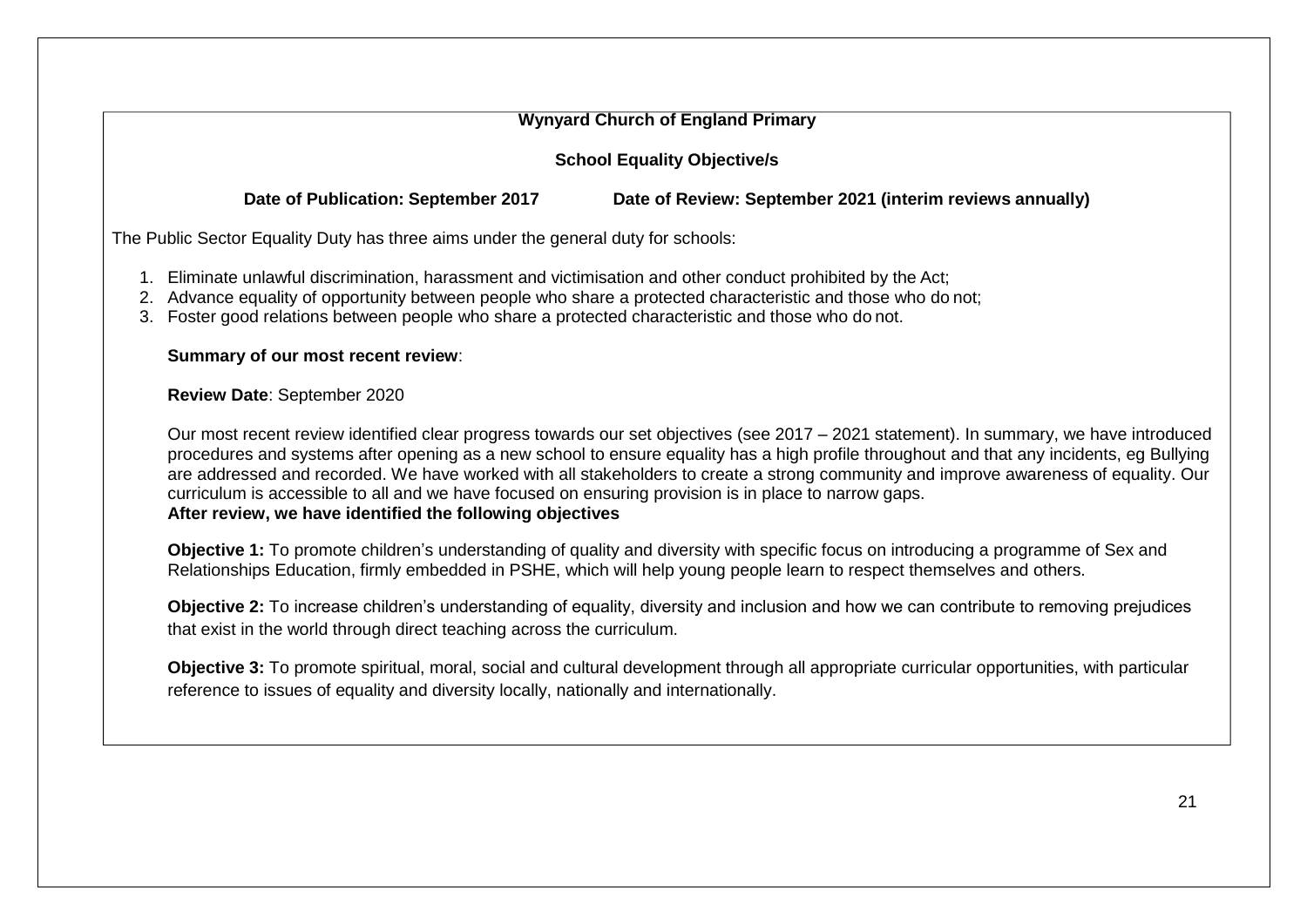**Objective 1:** To promote children's understanding of quality and diversity with specific focus on introducing a programme of Sex and Relationships Education, firmly embedded in PSHE, which will help young people learn to respect themselves and others.

## **Aligned to protected characteristics:**

• gender identity

#### **What helped us arrive at this objective:**

- Current affairs/recent events
- Changes to statutory curriculum quidance

| <b>Action</b>                                                                                     | How?                                                                                                                                | When?                                              | Who?            | <b>Cost</b>                                                                               | <b>Success Criteria</b>                                                                                                                                                                                        | <b>Monitored</b> |
|---------------------------------------------------------------------------------------------------|-------------------------------------------------------------------------------------------------------------------------------------|----------------------------------------------------|-----------------|-------------------------------------------------------------------------------------------|----------------------------------------------------------------------------------------------------------------------------------------------------------------------------------------------------------------|------------------|
| Develop policy for Sex<br>and Relationships<br>Education                                          | GF to develop policy<br>following CPD and<br>in line with<br>Government<br>guidance to then be<br>reviewed by SLT<br>and Governors. | <b>September</b><br>2020                           | GF, RV,<br>Govs | <b>NA</b>                                                                                 | Policy in place which<br>ensures staff have a clear<br>knowledge of<br>expectations around the<br>SRE curriculum.                                                                                              | RW/Govs          |
| Identify<br>progression<br>planning for school.<br>Identify what will be<br>taught across school. | GF to lead on<br>developing<br>progression planning<br>with support from<br>SLT, as necessary.                                      | <b>Ongoing</b><br>from<br><b>September</b><br>2020 | GF, RW          | Specific costs in<br>relation to any<br>published<br>schemes or<br>resources<br>required. | Progression planning in<br>place. Governors<br>informed and in<br>agreement liaison with<br>parents underway.<br>Long and Medium Term<br>planning for individual<br>year groups outline<br>curriculum content. | GF/SLT           |
| <b>Staff CPD</b>                                                                                  | Specific CPD for<br>GF and then focus<br>of Staff Meeting.                                                                          | Ongoing<br>throughout<br>2020-21                   | <b>GF</b>       | CPD costs                                                                                 | Staff have a clear<br>knowledge of teaching<br>approaches for SRE and<br>high-quality teaching<br>opportunities are in place.                                                                                  | GF/SLT           |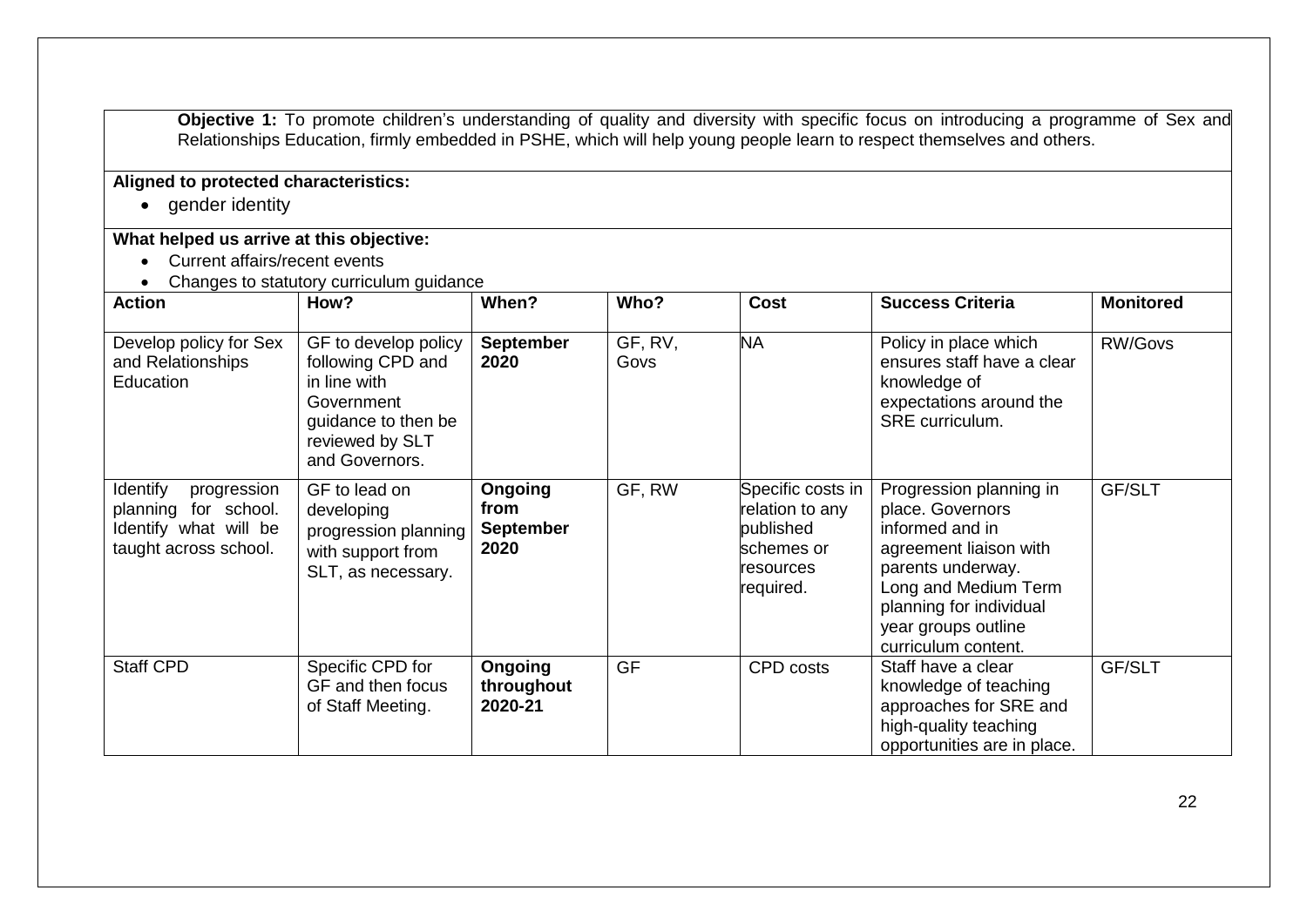**Objective 2:** To increase children's understanding of equality and how we can contribute to removing prejudices that exist in the World through direct teaching across the curriculum.

#### **Aligned to protected characteristics:**

• All protected characteristics

## **What helped us arrive at this objective:**

- Curriculum audit
- Current affairs/recent events
- Commitment to equalities and RRSA

| <b>Action</b>                                                                                                                                  | How?                                                                                                                         | When?           | Who?               | <b>Cost</b>                        | <b>Success Criteria</b>                                                                                                                                                 | <b>Monitored</b> |
|------------------------------------------------------------------------------------------------------------------------------------------------|------------------------------------------------------------------------------------------------------------------------------|-----------------|--------------------|------------------------------------|-------------------------------------------------------------------------------------------------------------------------------------------------------------------------|------------------|
| Staff CPD on equalities                                                                                                                        | Dedicated<br>staff<br>meeting time for CPD<br>early in the year.                                                             | Autum<br>n Term | <b>RW</b>          | <b>NA</b>                          | Staff have a clear knowledge of<br>equalities, our scheme and<br>accessibility plan and the<br>expectations around<br>curriculum.                                       | <b>RW</b>        |
| Identify progression<br>planning for school.<br>Identify what will be taught<br>across school.                                                 | SLT to identify<br>progression planning.                                                                                     | Autumn<br>Term  | <b>SLT</b>         | <b>NA</b>                          | Progression planning in place<br>Governors informed and in<br>agreement Liaison with parents<br>underway.                                                               | <b>SLT</b>       |
| Medium term planning to<br>be adapted to incorporate<br>direct/cross-curricular<br>teaching of equalities (inc.<br>protected characteristics). | Teaching staff to<br>adapt Autumn Term<br>plans to account for<br>equalities teaching -<br>continued throughout<br>the year. | Autum<br>n Term | Teachin<br>g staff | <b>NA</b>                          | Medium Term plans identify<br>equalities objectives specific to<br>year group.<br>Opportunities for cross-curricular<br>teaching and community<br>involvement explored. | <b>RW</b>        |
| Identify resources to<br>support equalities across<br>the curriculum                                                                           | Explore what resources<br>are available to support<br>the teaching of<br>equalities.<br>Visit other settings.                | Ongoing         | <b>SLT</b>         | Supply<br>costs if<br>require<br>d | Staff feel confident they have the<br>resources to support the<br>curriculum                                                                                            |                  |